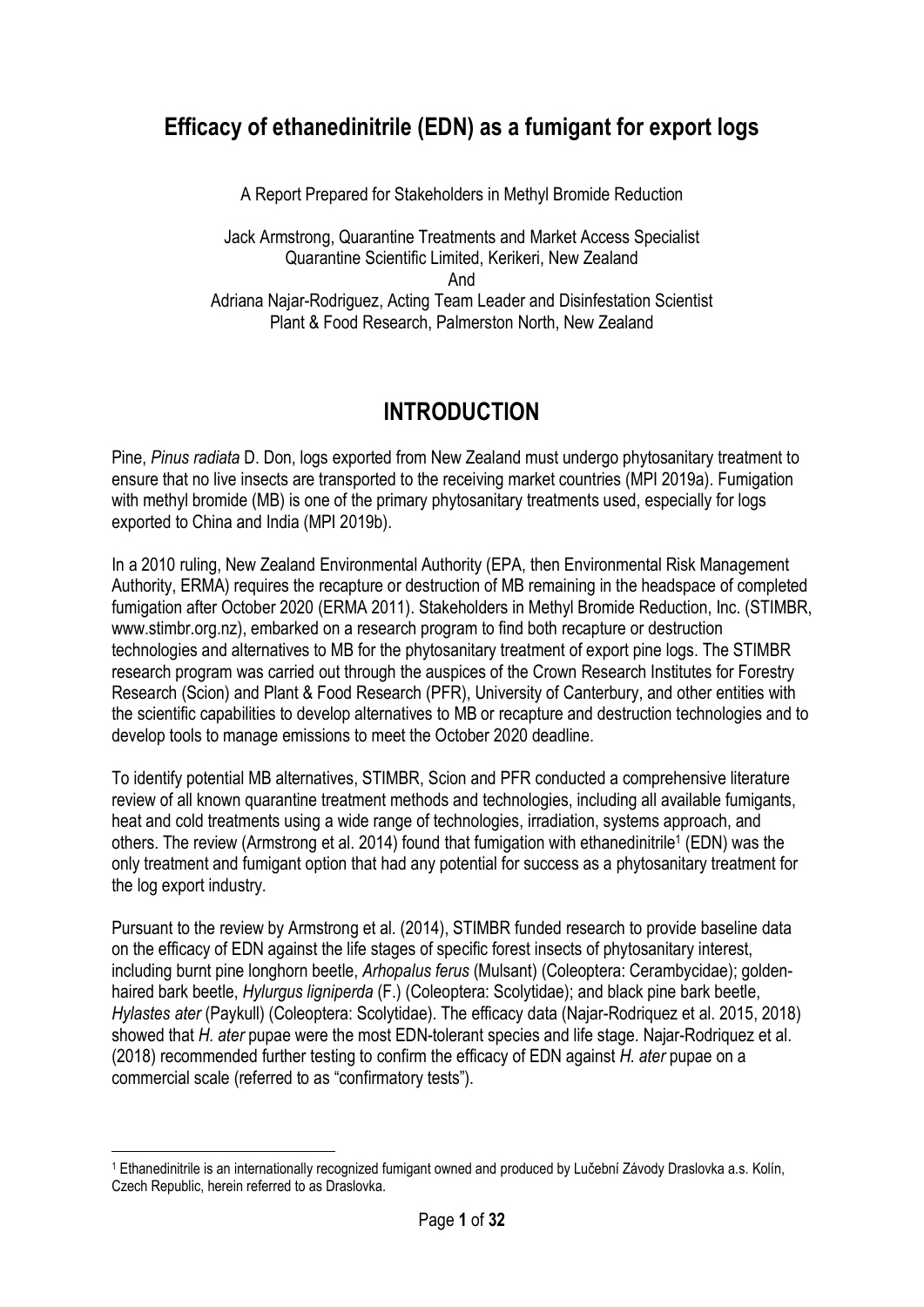STIMBR and PFR initiated the EDN confirmatory tests in February 2019 and completed six confirmatory tests by end of May 2019. Control (untreated) log stacks were also used on each occasion. Reported herein are the results of the EDN confirmatory tests on the survival of H. ater pupae.

# MATERIALS AND METHODS

### Terminology:

#### Replication vs. fumigation

We use the term, replication, for convenience to denote the repetition of a fumigation schedule, e.g., 120 g/m<sup>3</sup> for 24 h at 15°C or above. Fumigations are not true replications because many of the factors involved, e.g., small variations in log lengths, variations in log diameters, amount of bark remaining on the logs, total log weights and volumes, or the interstitial spaces under the tarpaulin, cannot be precisely repeated like the factors and measurements repeated in replicated laboratory experiments.

#### Simulation of commercial conditions

Our confirmatory tests simulated to every extent possible the log stack fumigations carried out under commercial conditions at the New Zealand ports from which logs are exported. Adding culverts to house the infested logs to the log stacks that we fumigated is not a commercial condition was necessary to protect the insect-infested logs from being crushed during the fumigation in order to obtain the efficacy data for EDN fumigation.

#### Fumigation site and site preparation

All confirmatory tests were carried out with freshly harvested pine logs that were placed on a private asphalt road (38°15'51.81°S 175°53'9.99°E) in a recently harvested commercial plantation owned by Oji Fibre Solutions adjacent to their Kinleith Pulp and Paper Mill, Tokoroa.

The asphalt road was approximately 9 m wide and had a pronounced crown at the center to facilitate water runoff. Because the crown would act as a fulcrum, the logs were placed on the east down-slope side of the road with about 0.5-m of the log stack bottom sitting on the soil verge adjoining the road. To prevent the fumigant from escaping through the soil during fumigation, a double-layer sheet of 285-g/m<sup>2</sup> woven polyethylene fumigation tarpaulin was placed on the ground to ensure that there was a substantial seal beneath the log stacks (commercial fumigations of logs at ports are done on solid cement or asphalt surfaces). The tarpaulin was supplied by Genera (Genera Biosecurity, Tauranga), a New Zealand-based international company that provides phytosanitary treatments for export logs and other commodities. The polyethylene tarpaulin was identical to the tarpaulins used to cover log stacks for MB fumigation.

Two 6.1-m sea containers were placed on site to house gas chromatography (GC) units and all equipment required to carry out the confirmatory tests and provide protection against inclement weather. To meet safety standards, both ends of the road were cordoned off in accordance with EPA requirements during fumigation and venting. No untrained personnel were allowed into the confirmatory test area while the tests were being conducted.

#### Logs and log stacks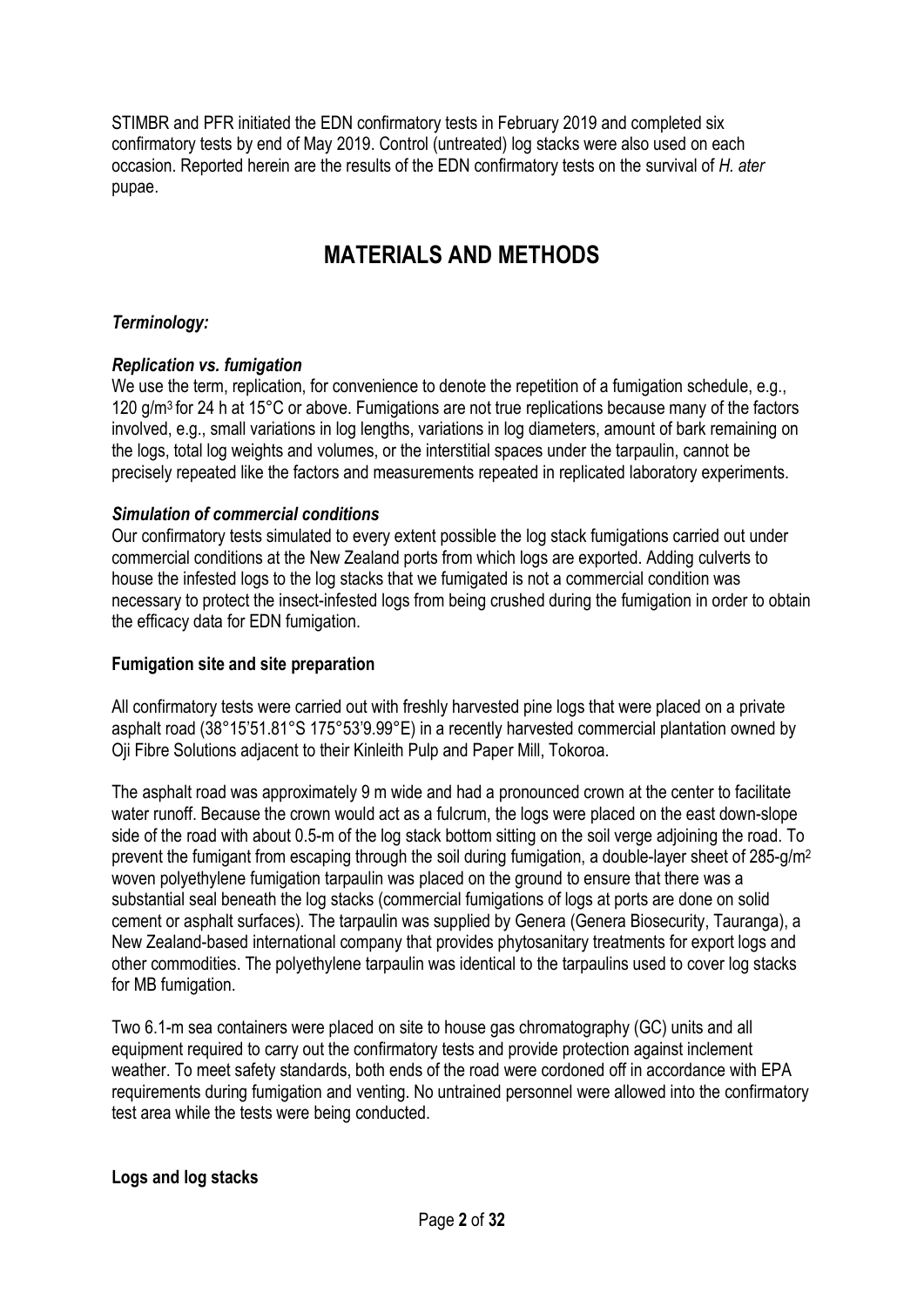The logs used in all confirmatory tests were A-grade commercial export logs that were grown in the various forests in the South Waikato region and were approximately 28 years in age. The logs were drawn from the supply chain by Hancock Forest Management, Tauranga. All logs were 3.75 m in length and varied in diameter within the specifications for export logs. Logs were trucked to the confirmatory test site by contracted cartage companies and off-loaded using equipment supplied by Alan Forbes Transport Limited, Tokoroa. Two or three standard commercial-sized log stacks (depending on the confirmatory test fumigation concentrations and times) were built before the start of each test using a commercial log loader. Therefore, there was one control log stack and one or two treatment log stacks in each confirmatory test (Diag. 1).

As the log stacks were built, sections of ribbed water culverts (442-mm-diameter by 3.0-m-long PE water culvert, type 0375-Farmboss, Hynds Pipe Systems Ltd., Auckland) were placed in parallel with the logs to provide space for laboratory-infested logs to be inserted at selected locations within the stacks (Diag. 1). The walls of the culverts were solid, and the only openings were the two ends<sup>2</sup>.

During the process of building the large log stacks (400 tonnes each) for the control or treatment(s), two culverts were added to the top row of the first quarter of the stack, one culvert was added to the center of the second quarter of the stack, and two culverts were added to the third quarter of the stack forming a decussate cross (Diag. 1). In the case of the smaller stacks (100 tonnes), three culverts were placed in each stack to form an inverted 'v' (Diag. 1) as the stacks were built.

When the building of the log stacks with the culverts in place was completed, a selected number of infested logs and two gas-sampling lines were placed into the culverts. The end of one gas-sampling line was attached ≈10.0 cm inside the culvert opening with duct tape and another gas-sampling line was inserted into the middle (1.5 m) of the culvert and held in place with duct tape. After the infested logs and gas sampling tubes were placed in the log stacks, the control and treatment log stacks were covered with commercial tarp using the same equipment used at the ports for log fumigations with MB. All log stack covering with tarpaulins and removal of tarpaulins was carried out by Genera.

#### Insect handling and log infestation

-

All laboratory-infestations of logs to obtain H. ater pupae were done at PFR-Palmerston North using freshly cut pine logs  $(25.26 \pm 0.10 \text{ cm}$  length;  $23.15 \pm 0.30 \text{ cm}$  diameter; 140-170% moisture content) sourced from the Whakarewarewa Forest, Rotorua (38°15'64" 176°26'94"). The surface of each log was cleaned with a brush and the log ends were coated with an industrial grade paraffin wax (Ceracell Beekeeping Supplies Ltd., Auckland) to reduce moisture loss during infestation. The logs were then infested with adult H. ater adults (8 to 18 weeks post-eclosion) as described by Najar-Rodriguez et al. (2018). The adult insects originated from laboratory-reared colonies that were kept at  $20 \pm 1$ °C, 50-60% RH and total darkness (Clare and George 2016) at the PFR-Mt. Albert, Auckland.

<sup>2</sup> A pilot-scale test with a MB fumigation of log stacks at the Port of Tauranga in 2018 (A. Adlam, Genera, pers. comm.) was done with both perforated (by drilling several hundred 25-mm holes into the walls of each culvert) and unperforated culverts to determine whether the culverts needed to be perforated to facilitate MB movement into the culvert. The results from the pilot-scale test showed that the fumigant concentrations in the perforated and unperforated culverts remained identical over time to the MB concentration in the interstitial spaces within the log stack. Because the results showed that the laboratoryinfested logs in the culverts with solid walls received the same treatment as the logs in the stack, perforating the culvert walls was unnecessary. Additionally, the perforated culverts were found to be a safety hazard because they lost structural integrity and were subject to crushing by the surrounding logs. The loss of structural rigidity posed both a safety risk and a cause for potential to damage the infested logs in them. Hence, only culverts with solid walls were used in the EDN efficacy confirmatory tests.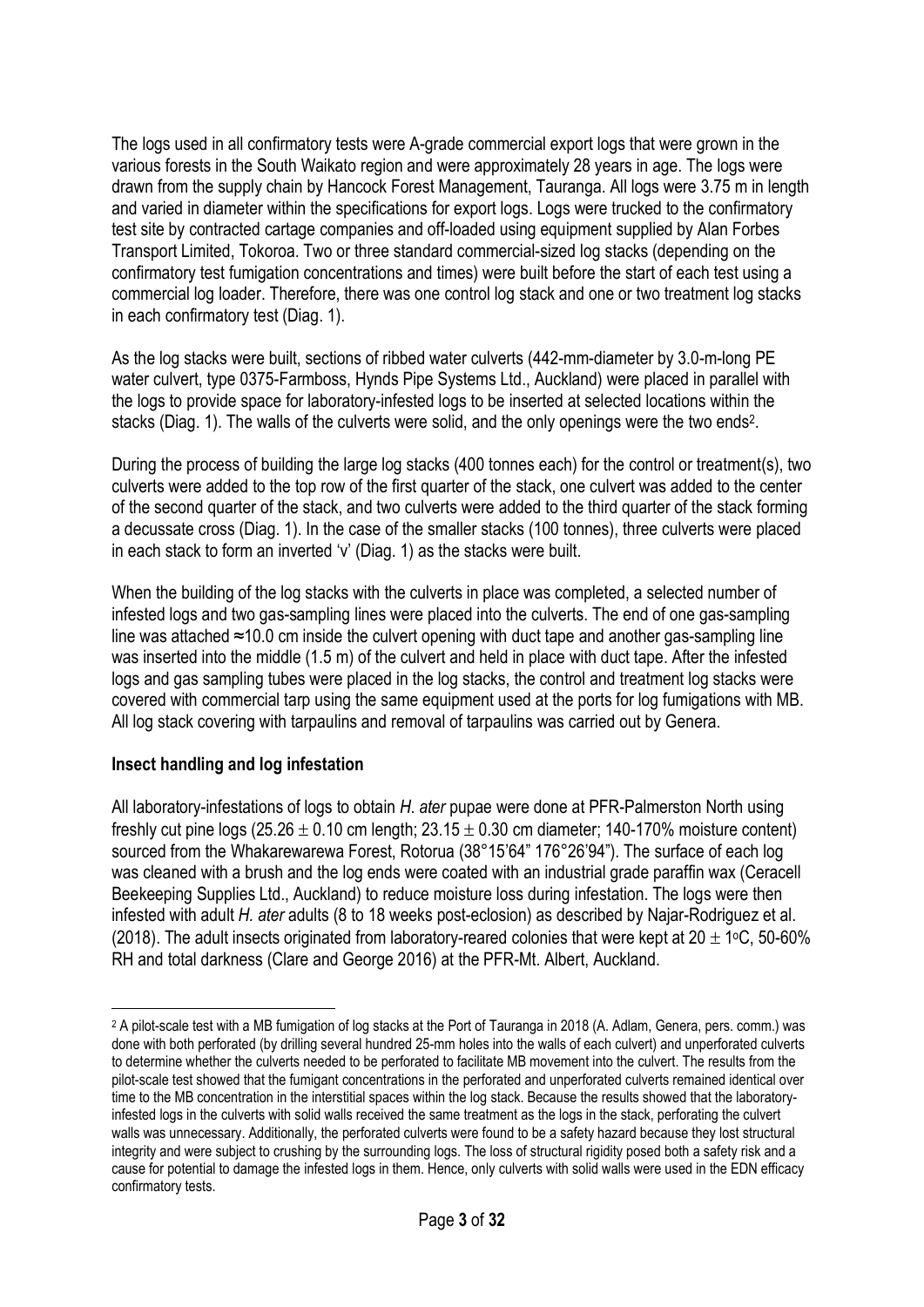

Diagram 1. Representative configuration of treated and control log stacks used in EDN confirmatory test No. 1, replications 1-3, and in confirmatory tests Nos. 2, 3 and 4. Circles show culvert placement, red dots indicate points of EDN injection, green and yellow dots indicate the placement of the Temprecord and/or Squirrel data loggers to monitor for temperature and RH.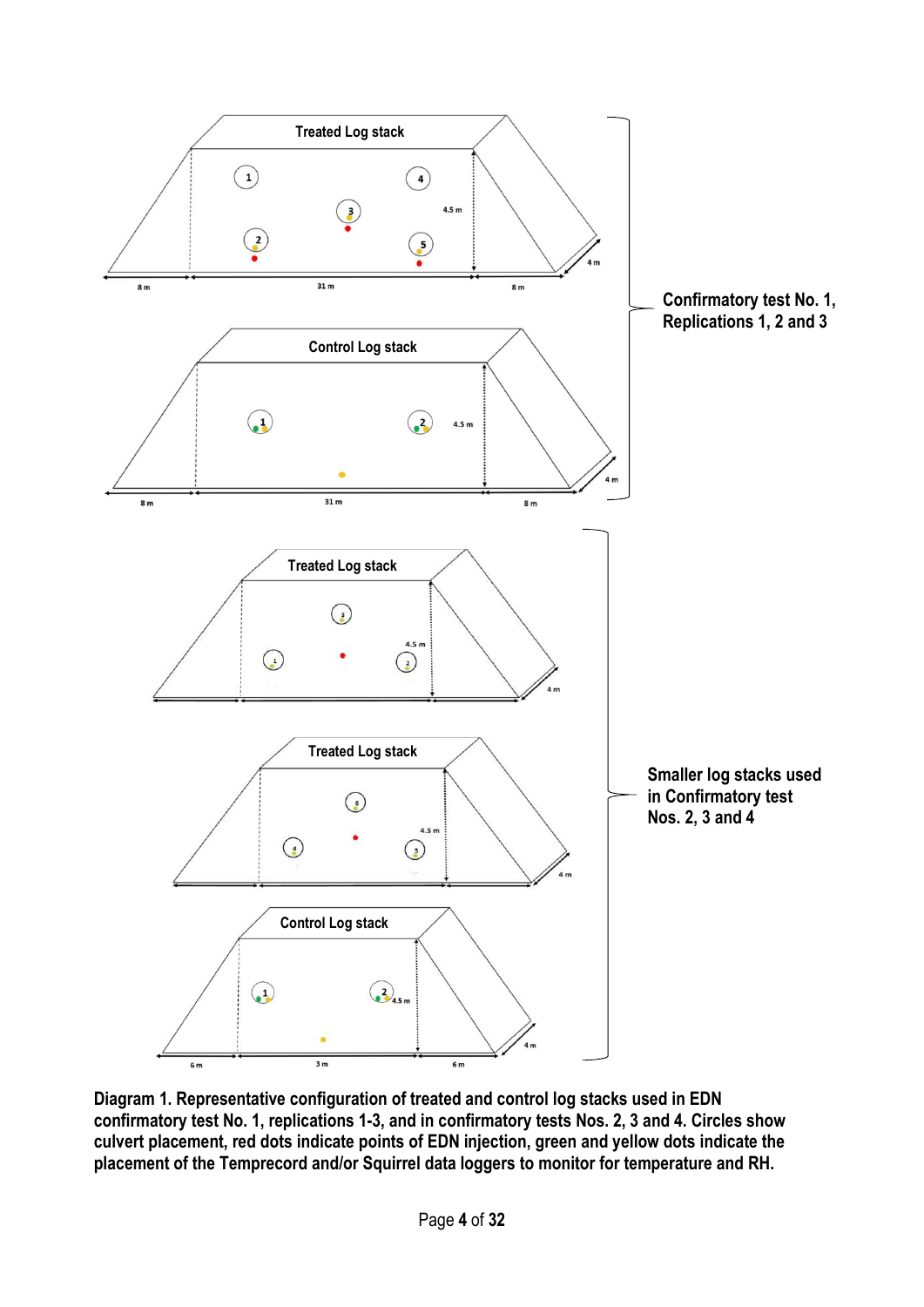For infestation, the logs were placed individually in black plastic rubbish bags with moist paper at the bottom to maintain humidity within the bag. Each log was infested with 20 sexed pairs of H. ater adults by placing them on the upper end surface of each log. The bags were then sealed by tying. The infested logs were kept in temperature-controlled rooms at  $20 \pm 1^{\circ}$ C, 62  $\pm$  3.38% RH and total darkness for 8-10 weeks to allow H. ater pupae to develop. To avoid excessive accumulation of condensation and to limit fungal growth, the logs were aerated every other week by opening the bags for an hour. The logs were monitored every other week before the fumigations were planned by removing the bark from one or two logs to ascertain the life cycle progress until observations determined that the pupal stage was the predominant life stage in the logs. At that point, the logs were held at 11°C, if it was necessary to delay further development before the logs were used for confirmatory tests.

The infested logs were moved from the temperature-controlled rooms 72 h before fumigation to ambient temperature (Table 1) to equilibrate the log temperatures and acclimate the insects to the temperature at which the logs would be fumigated.

| Dates of acclimation <sup>b</sup> | Avg temperature (°C) [SE] | Avg. RH [SE] |
|-----------------------------------|---------------------------|--------------|
| $01 - 03$ February                | 21.07 [0.54]              | 68.30 [0.48] |
| 16 - 18 February                  | 19.60 [0.38]              | 64.59 [0.38] |
| $02 - 04$ March                   | 20.01 [0.34]              | 54.16 [0.63] |
| $16 - 18$ March                   | 21.70 [0.43]              | 67.87 [0.43] |
| 31 March - 02 April               | 17.15 [0.64]              | 79.19 [1.68] |
| $17 - 20$ May                     | 14.95 [0.60]              | 50.52 [1.66] |

#### Table 1. Temperatures and RH at which infested logs<sup>a</sup> were held for 72-h to acclimatize the insects before they were used in confirmatory test fumigations.

a Infested logs were used in both the control and treated log stacks.

**b** All acclimation periods (and subsequent fumigations) were in 2019.

After the logs completed the acclimatization period, they were transported from PFR-Palmerston North to the Tokoroa confirmatory test site in their respective plastic bags 24 h before the fumigation was initiated. On the day they were fumigated, the logs were removed from the bags, the wax at the ends of each log was removed using a handheld electric planer (Bosch PHO2000, Auckland, New Zealand), and any frass or dirt present on the surface of the logs was removed with a paint brush.

Immediately after the infested logs were cleaned and dewaxed, they were moved to the log stacks using a hand cart and placed into the culverts. Five to six infested logs were placed in each of two culverts in the control log stacks for all confirmatory tests. The number of infested logs in the treated log stacks varied with the confirmatory test replication and the stack sizes and weights. Confirmatory test No. 1, replications 1, 2 and 3 had two culverts with four or five infested logs per culvert in the control stack and five culverts with ten infested logs per culvert in the treated stack. All remaining confirmatory tests had two culverts in the control stack with four to five infested logs per culvert and three culverts in the treated stacks with five infested logs per culvert (Diag. 1). The infested logs were pushed end-toend into the culvert using an iron bar. When the insertion of infested logs into the culvert was completed, the culvert ends were fitted with round, fine-mesh-cloth, pop-up food covers (Avanti Homewares, Sydney, Australia) that fit securely into the culvert ends and secured in place with duct tape. The fine mesh covers avoided any contamination of the infested logs by preventing access to individuals from local bark beetle populations (both H. ligniperda and H. ater) from flying into the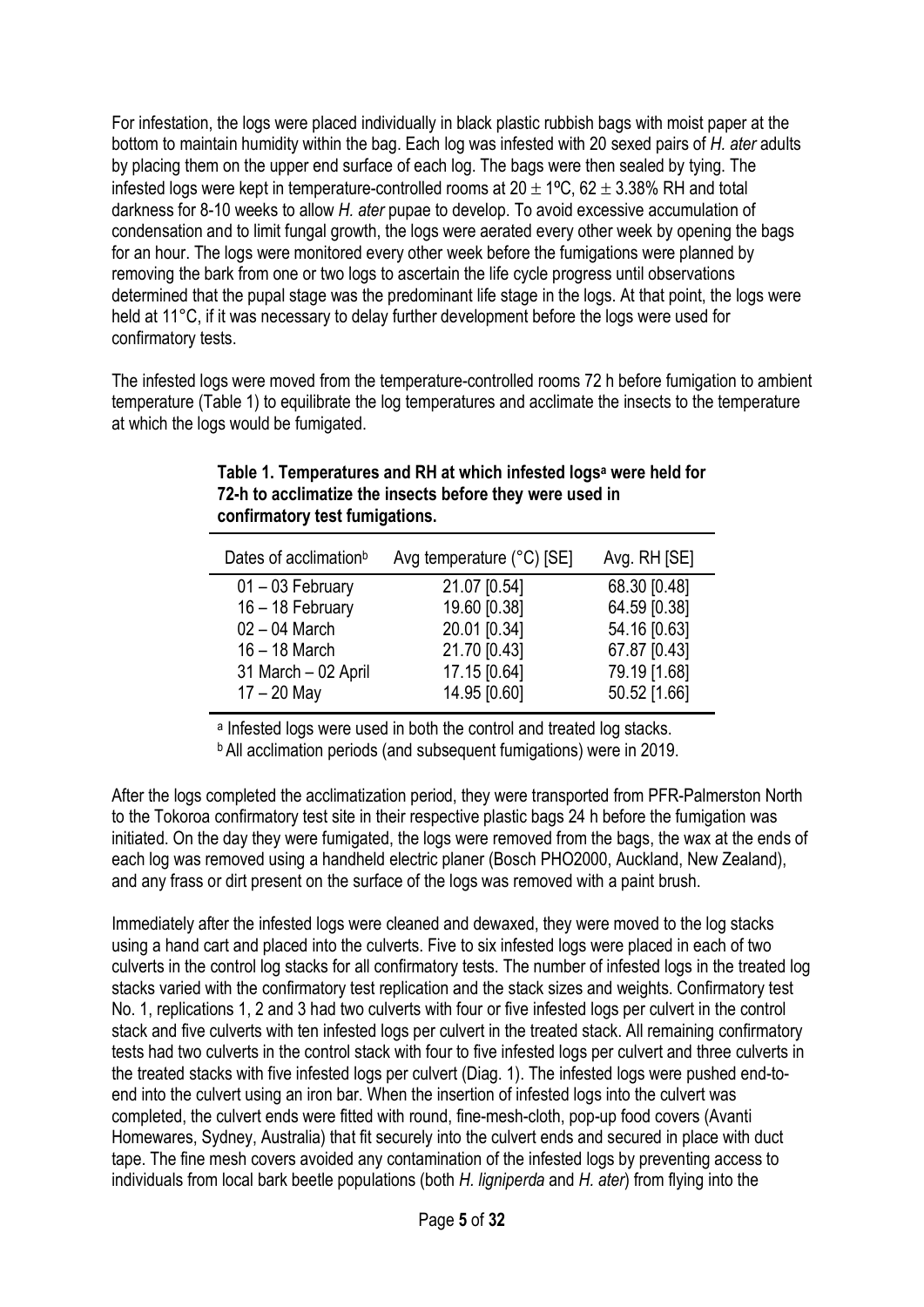culverts in the control and treated log stacks while allowing the free movement of EDN into the culverts in the treated stacks.

In the treatment log stack(s) for all confirmatory tests, gas-sampling lines (6-mm diameter tubing, Ledathen Formula F45, Compressed Air Controls, Wellington) were extended from a custom-made (PFR Ruakura) pump-manifold multiplex gas-sampling system next to the GC located in the sea container to the west side of the treatment log stack. For each culvert in the treatment log stack, the end of one sampling line was secured to the edge of the culvert with duct tape and the end of a second sampling line was inserted to the middle of the culvert and secured with duct tape. (Diag. 1).The end of one gas-sampling line was secured to the space between logs at a selected point and used as an exhaust line for the gas-sampling system to return all EDN not used for GC analysis to the fumigated log stack (Diag.1).

## Covering the log stacks

The treated and control log stacks were covered using standard commercial fumigation methods. Stack covers were standard industrial tarpaulins used for fumigations (e.g., MB) of logs for export. The tarpaulin arrived on site in a roll that was wrapped around a hollow steel pole designed to mount in a cover-rolling machine (CRM) and on a forklift spike. A forklift with a spike secured to the forks was engaged to the tarpaulin roll by inserting the spike through the hollow steel pole at the center of the roll. The roll was then elevated to an appropriate height to allow the tarp to be unrolled. The outer tarp end was attached to a steel cable that was placed over the top center length of the log stack and the opposite end of the cable was attached to a PTO winch on a second forklift. The stacks were covered by winching the cable to unroll the tarpaulin as it moved up and along the length of the stack. Genera personnel on each side of the stack held the edges of the tarp to guide its movement, to prevent the tarp from catching on log ends, and to ensure the tarpaulin edges were spread to the sides of the stack to provide adequate cover for fumigation. The process generally took 10-15 min for each stack to be covered.

After the tarpaulin was in place, the edges of the tarpaulin on all sides of the treated stack were held in place with continuous water-filled tubes called "water snakes". The water snakes were wound twice around the tarpaulin edges at the base of the log stack to ensure that a proper seal was formed that would prevent the fumigant from escaping from the treated stack. Once the water snakes were in place, a visual inspection of the tarpaulin was done to ensure that no holes were created when the tarpaulin was being winched over the logs.

The control log stacks were covered identically to the treated stacks.

### Fumigation with EDN

All fumigation of the log stacks under tarpaulin were conducted by Genera personnel and a Draslovka field representative who calculated the kilogram amount of EDN to inject into each treated stack. The amount of EDN injected into the stack was calculated by multiplying the stack weight (in tonnes) by a factor of 1.7 m<sup>3</sup>. This is the standard method used for calculating the amount of MB to be injected into the log stack for the commercial phytosanitary fumigation of export logs (B. Edwards, Genera, pers. comm.). The load factors for the fumigated log stacks was approximately 58-59%. Load factors were calculated by multiplying the log weight (tonnes) by the factor of 1.7  $m^3$ , then dividing weight of the logs (tonnes) by the product and multiplying the dividend by 100. For example, the treated log weight in Confirmatory test No. 1, replication 1 (Table 2) is 397.3 tonnes X 1.7 m<sup>3</sup> = 675.4  $\Rightarrow$  397.3  $\div$  675.4 X  $100 = 58.8\%$ .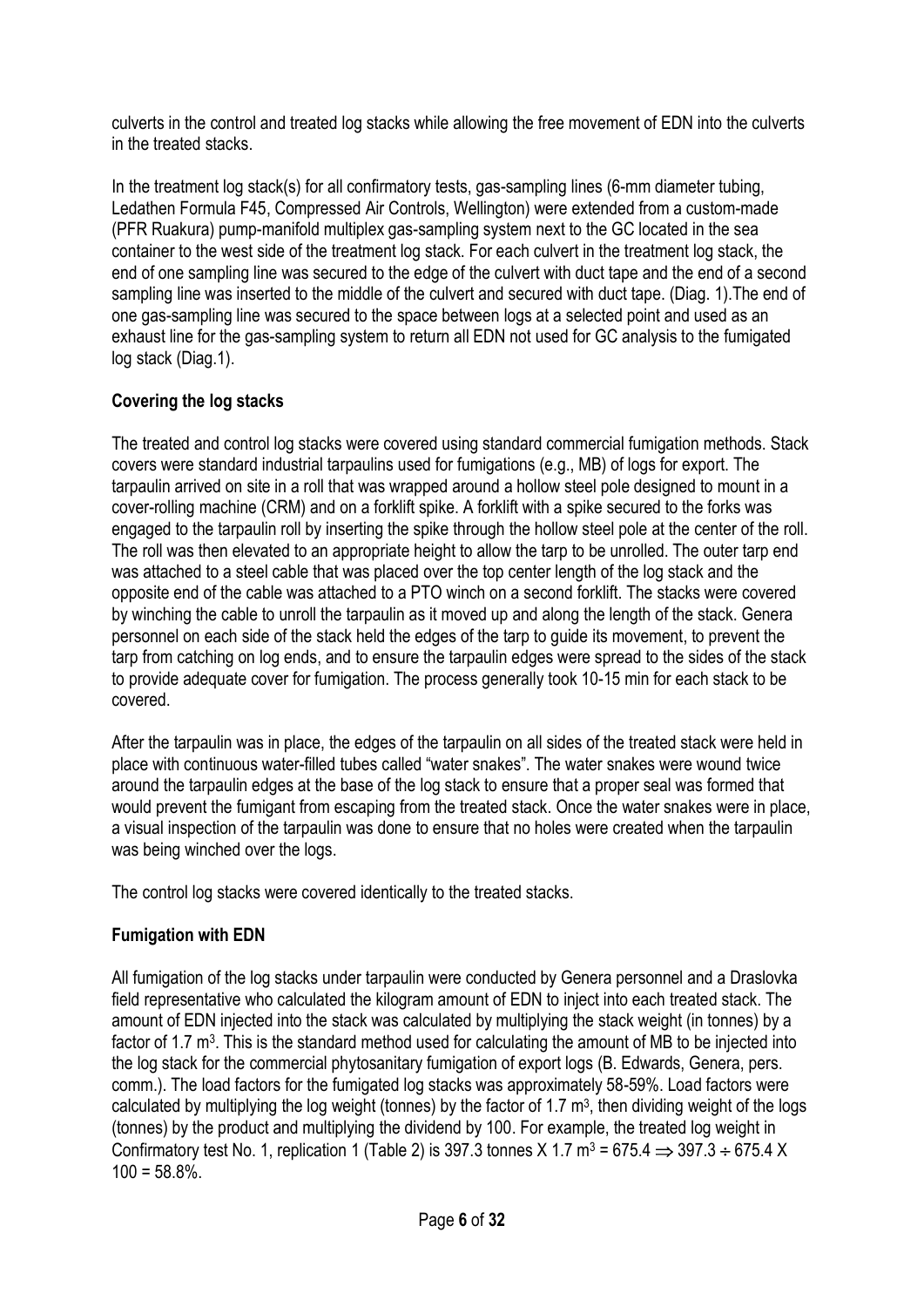The EDN used for the fumigations was from standard steel (47 kg empty weight) EDN cylinders containing 50 kg (initial weight) EDN placed on an industrial scale to measure the combined cylinder and EDN weight. Before the treatment log stack was covered, a delivery (injection) tube (6.25 mm diameter in the first fumigation and 12.0 mm diameter in all subsequent fumigations) was connected to the regulator valve on the cylinder. For large log stacks, three lines were run to the stack to inject the fumigant whereas only one line was used to inject the fumigant into the small log stacks. After the stacks were covered, fumigations were initiated by opening the regulator valve and releasing EDN into the covered stack until the scale indicated the desired loss (kg) of weight. The EDN was injected into the log stack as a liquid and immediately vaporized.

### Venting

When the fumigation was completed, the tarpaulins were removed from the control and treated stacks by Genera personnel. The tarpaulin removal allows residual fumigant to be released and is, therefore, referred to as "venting". Venting is a standard industry practice used internationally for commercial fumigations. Because some EDN would be released during venting, the control log stacks were always uncovered first.

The process of tarpaulin removal, or venting, was initiated by cutting the water snakes to release the water and then removing the empty water snakes. Genera personnel then pulled the edges of the tarp at the base of the stack outwards farther from the stack (a process called "fluffing") to facilitate the removal of the tarpaulin. The tarpaulin was removed by attaching one end of the tarpaulin to a steel pole mounted in the CRM that was mounted on a forklift. The tarpaulin was winched off the log stack by the CRM and re-rolled onto the steel pole.

The tarpaulin was removed in one-fourth increments at a time to avoid a sudden release of EDN into the atmosphere. Removal of the tarpaulin by quarters over time is a standard fumigation practice used for commercial fumigations of export logs with MB. Tarpaulin removal in the EDN confirmatory tests generally was accomplished over a period of 15-30 min.

### Monitoring of log stacks during fumigations for temperature and RH

The temperature and RH data for each fumigation was recorded both from the inside (i.e., under the tarpaulin) and outside the control log stacks using a data logger (Temprecord International Limited ©, Auckland, New Zealand) per stack. The data loggers were placed on the edge of the culverts in the control stack as soon as the infested logs were placed in the culverts. The temperature and RH outside the stack was also monitored for each fumigation by placing a data logger close to the NIWA weather station that was positioned on the 20-m from one of the treated stack(s) (Diag. 1).

The temperature data from inside the treated stacks (as well as inside the control stacks) was recorded using remote squirrel meter/loggers (Grant 1250 series, CAMBEEP, Cambridge Building Energy & Environmental Portal, UK). The squirrel data loggers were placed inside the stacks (after the infested logs were placed in the culverts and before the stack was covered) with sensors lines in each culvert (i.e., three lines in three culverts). RH data was recorded with the same squirrel data loggers for all fumigations except for the replication 1 in Confirmatory Test No. 1 (Diag. 1).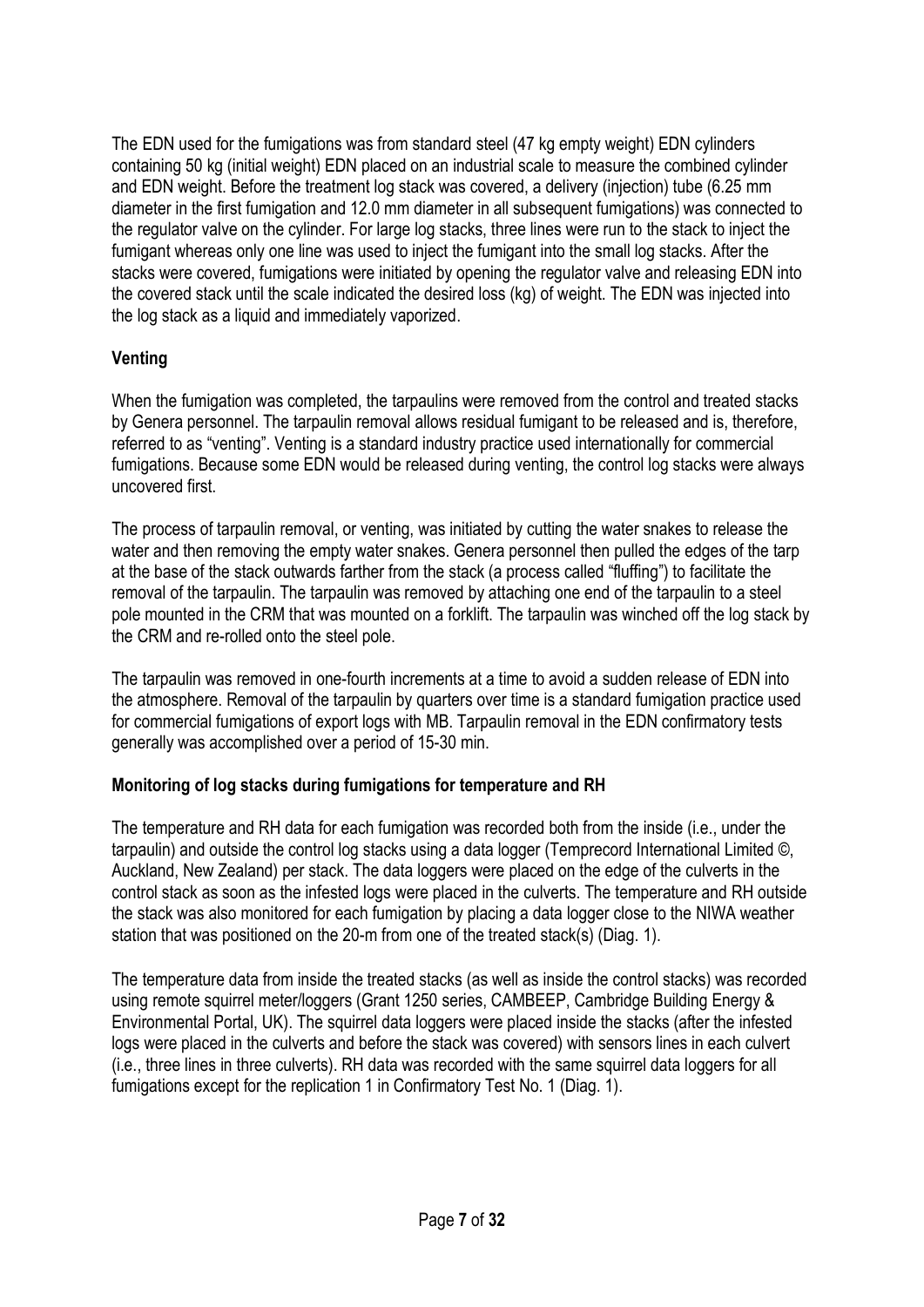## Monitoring EDN concentrations in fumigated log stack

EDN concentrations under the tarpaulin of the fumigated log stacks were measured inside the culvert at set intervals by PFR scientists using a portable GC (SRI Instruments, Torrance, California, USA) that was fitted with a thermal conductivity detector (TCD) and a packed column (8600-PK2A 6' x 1/8" S.S. Molecular Sieve 5A). The oven and detector were held at 150°C and 300°C, respectively.

A 1-ml sample was taken from the gas port of the selected line in the multiplex gas-sampling system and injected onto the GC. Between each sample, the valve of the gas-sampling system was changed to the next position and the pump was run for 1 min before the next sample was collected to ensure that a representative sample was drawn from each line. The 1-min interval between sampling was determined previously by Hall et al. (2016) to be an adequate time to purge the lines of EDN between gas samples. EDN concentration was determined based on a five-point calibration curve that was developed for each confirmatory test replication using attenuated dilutions of EDN.

#### Mortality assessments

After the fumigations were completed, the infested logs in the control stack were removed first. The infested logs from the fumigated log stacks were removed after the stacks were adequately vented for worker safety. The control and treated infested logs were sealed in "mutton" cloth bags (Bunnings Warehouse, Palmerston North) and transported in separate vehicles back to the PFR laboratory at Palmerston North. Control and treated logs were held separately during all mortality observation processes (e.g., bark removal, insect collection, counting of insects), and the mortality observation processes were done by different teams to avoid any cross-contamination. All mortality observation processes were done with maximum care to prevent accidental death (e.g., crushing) of the insects.

While the control logs were held for 24 h in a separate room to prevent any potential for crosscontamination, the treated logs were vented for 24 h to ensure worker safety. After 24 h, bark removal began simultaneously in different rooms for both control and treated logs. Bark was removed using a screwdriver.

Although the EDN fumigations were targeted to kill H. ater pupae, all H. ater life stages that were found were collected and assessed for mortality. All the life stages were gently brushed off the bark onto a clean plastic cafeteria-style tray. Debris that remained on the log after the bark removal was also brushed off onto the tray. All the frass and debris from each log was also collected and placed in a selfsealing bag for further inspection, if needed. Bags containing the insects were individually emptied onto a clean tray and the insects were segregated by life stage and assessed as either live or dead based on whether they moved in response to tactile stimulation with a small paint brush (1.5 mm goat hair). After this first mortality observation, all collected insects (larvae and pupae) were held at  $20 \pm 2^{\circ}$ C in darkness and reassessed for mortality at 48 h and 96 h after fumigation. Pupae were reassessed 10 d after fumigation to observe for adult emergence.

### Confirmatory tests

A series of nine confirmatory tests were conducted from February through May 2019 to demonstrate the efficacy of EDN on a commercial scale using pine logs and commercial fumigation practices currently used for phytosanitary fumigations of export logs with MB at ports throughout New Zealand. Three fumigations with the most severe treatment (120 g/m<sup>3</sup> for 24 h) based on laboratory studies (Najar-Rodriguez et al. unpublished were done first. Six additional fumigations were done in which the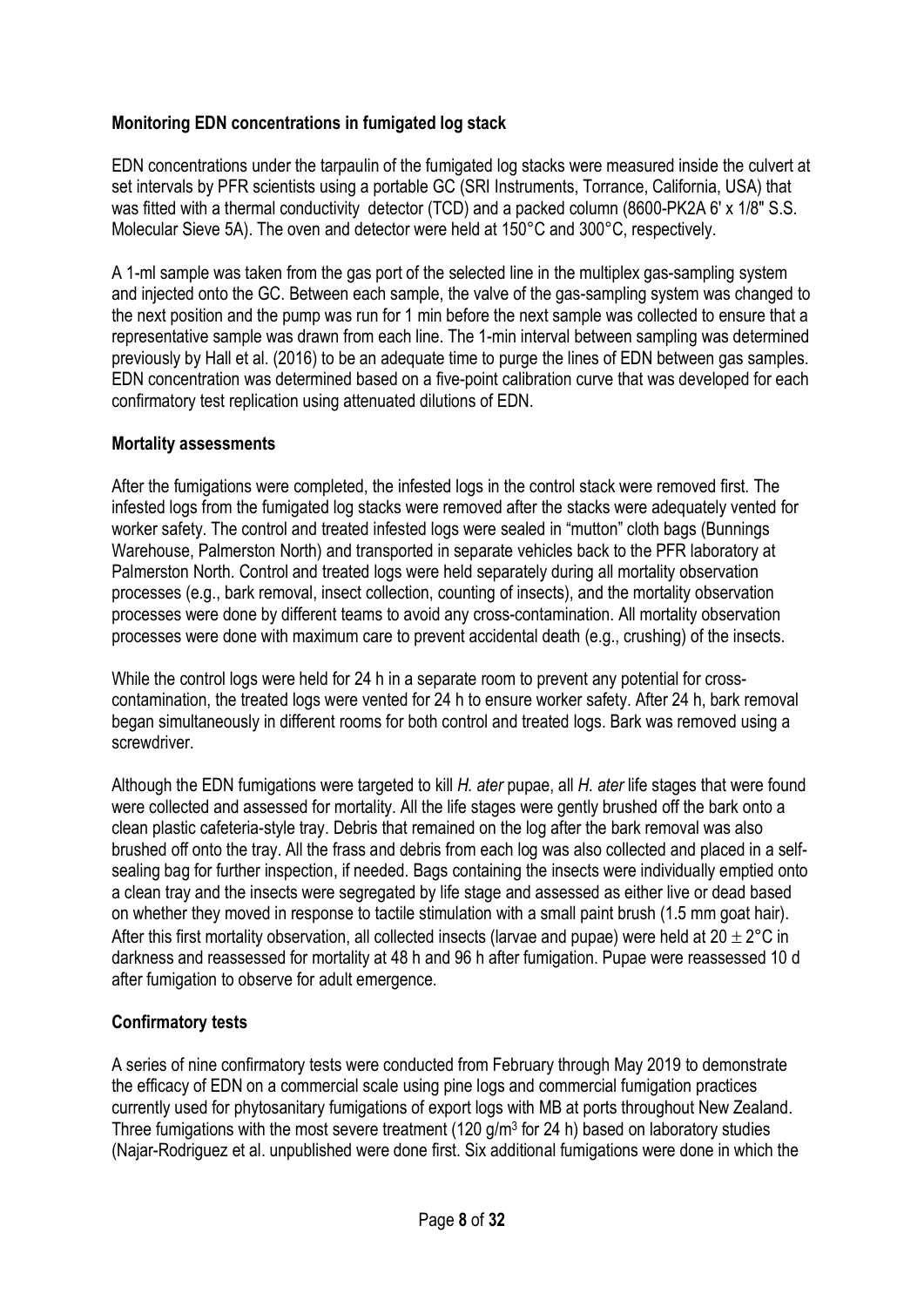EDN concentration and/or fumigation time was decreased to determine whether EDN would remain efficacious under commercial conditions when using less severe or shorter fumigation schedules.

## Confirmatory test No. 1 – replications 1, 2 and 3 of fumigations using 120 g/m<sup>3</sup> EDN for 24 h

The first three confirmatory fumigations with EDN were done using 120g/m<sup>3</sup> EDN for 24 h. The concentration and fumigation time were derived from the LC<sub>99</sub> and LC<sub>99.9</sub> estimates of Najar-Rodriguez et al. (unpublished) and considered to be the most conservative (maximum possible) amount of fumigant and fumigation time needed to provide quarantine security against H. ater pupae. Additional confirmatory tests using lower EDN concentrations and/or fumigation times would follow if the three replications using 120 g/m<sup>3</sup> EDN for 24 h proved to be efficacious (i.e., resulted in complete mortality).

The log stack weights and volumes, the amounts of EDN applied to the treated stacks and the application and venting times for the three replications at 120 g/m<sup>3</sup> for 24 h are given in Table 2.

#### Table 2. Log stack weights and volumes, amounts of EDN applied, and application and venting times for confirmatory test No. 1 – three replicationsª of fumigations using 120 g/m $^3$  EDN for 24 h.

| Replication<br>No. | Log<br>stack | Weight of<br>logs (tons) | Log stack<br>volume $(m^3)c$ | <b>Amount EDN</b><br>applied (kg) | Application times <sup>a</sup><br>(start to finish) and<br>total duration (min) | Venting times <sup>a</sup><br>and duration (min) |
|--------------------|--------------|--------------------------|------------------------------|-----------------------------------|---------------------------------------------------------------------------------|--------------------------------------------------|
|                    | Treated      | 397.3                    | 675                          | 84                                | 1330 to 1400 (30)                                                               | 1405 to 1427 (22)                                |
| 1                  | Control      | 394.6 <sup>b</sup>       | 671                          | 0                                 |                                                                                 |                                                  |
|                    | Treated      | 396.3                    | 674                          | 82                                | 1115 to 1140 (25)                                                               | 1149 to 1156 (7)                                 |
| $\overline{2}$     | Control      | 394.6 <sup>b</sup>       | 671                          | 0                                 |                                                                                 |                                                  |
|                    | Treated      | 399.7                    | 680                          | 83                                | 0958 to 1020 (22)                                                               | 1025 to 1046 (21)                                |
| 3                  | Control      | 394.6 <sup>b</sup>       | 671                          | 0                                 |                                                                                 |                                                  |

a Replications 1, 2 and 3 were done on 04-05/02/19, 19-20/02/19 and 05-06/03/19, respectively. Fumigations were initiated on the first day and venting took place after 24 h on the second day. All times are given in 24-h notation.

**b** The same log stack was used for the control in all three confirmatory test replications. The treated stacks were built from new logs for each fumigation.

 $\rm c$  Log stack volume was calculated based on the weight (tonnes) of the logs x 1.7 m<sup>3</sup> (the industry standard for calculating stack volume for methyl bromide fumigations.

### Confirmatory test No. 2 – fumigations using 120 g/m<sup>3</sup> EDN for either 16 h or 20 h

After Confirmatory Test No. 1 showed that 120 g/m<sup>3</sup> EDN for 24 h was efficacious against H. ater pupae, two fumigations were done using either 120 g/m<sup>3</sup> for 16 h or 120 g/m<sup>3</sup> for 20 h to determine if reducing the fumigation time for the 120  $g/m<sup>3</sup>$  concentration would result in survival of H. ater pupae. Further confirmatory tests would be indicated using lower concentrations if no survival occurred in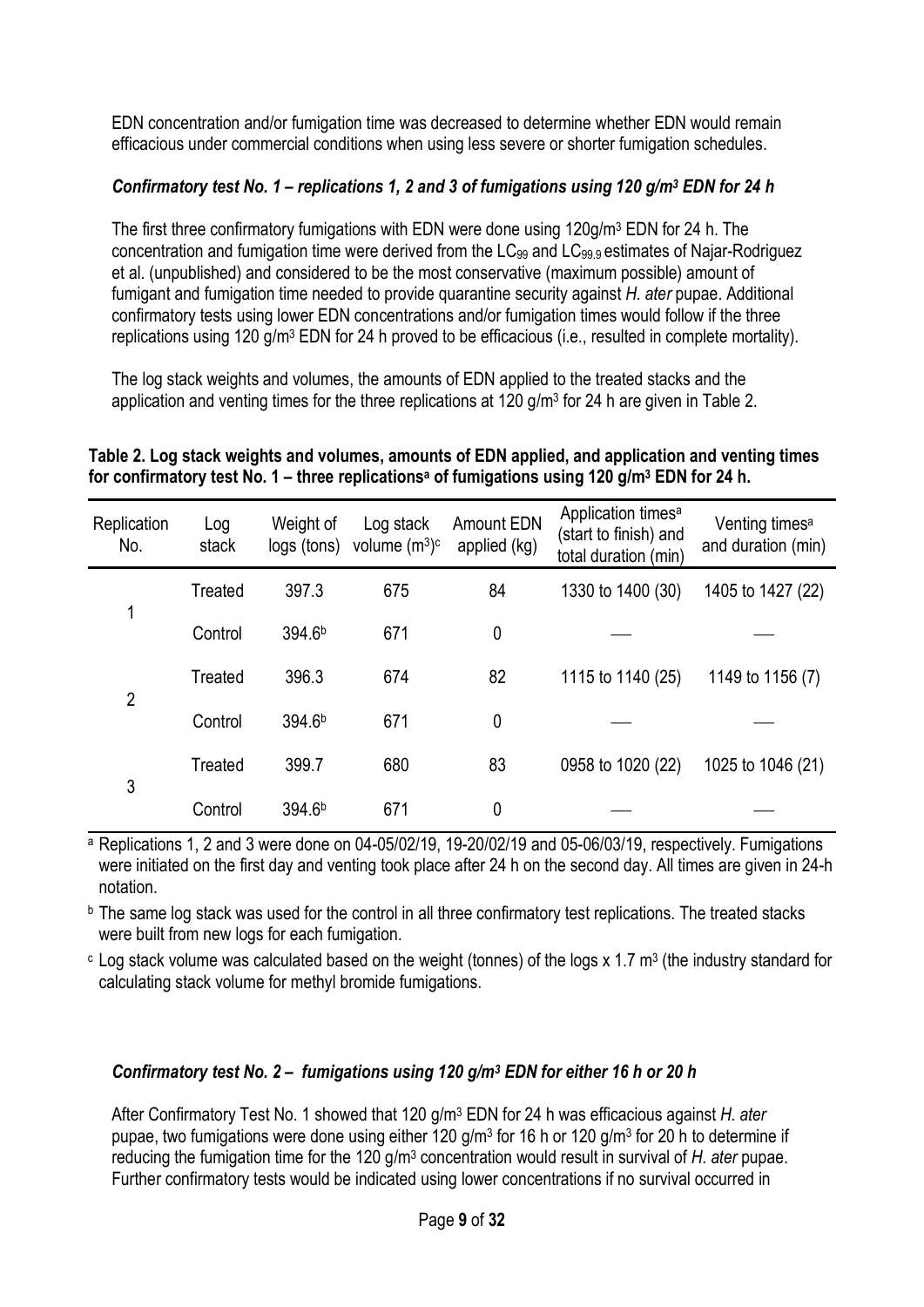either the 16- or 20-h fumigations using 120 g/m<sup>3</sup>. The log stack weights and volumes, the amounts of EDN applied to the treated stacks and the EDN application and tarpaulin removal times for the two fumigations at 120 g/m<sup>3</sup> for either 16 h or 20 h are given in Table 3.

| Table 3. Log stack weights and volumes, amounts of EDN applied, and application and venting times for                |  |
|----------------------------------------------------------------------------------------------------------------------|--|
| confirmatory tests <sup>a</sup> using either 120 g/m <sup>3</sup> EDN for 16 h or 120 g/m <sup>3</sup> EDN for 20 h. |  |

| Treatment<br>time(h) | Log<br>stack | Weight of<br>logs (tons) | Log stack<br>volume $(m^3)c$ | <b>Amount EDN</b><br>applied (kg) | Application times <sup>a</sup><br>(start to finish) and<br>total duration (min) | Venting times <sup>a</sup><br>and duration (min) |
|----------------------|--------------|--------------------------|------------------------------|-----------------------------------|---------------------------------------------------------------------------------|--------------------------------------------------|
|                      | Treated      | 105.5                    | 179                          | 22                                | 1748 to 1800 (12)                                                               | 1017 to 1029 (12)                                |
| 16                   | Control      | 175.0b                   | 175                          | 0                                 | $-d_-$                                                                          | _d_                                              |
|                      | Treated      | 105.6                    | 180                          | 22                                | 1715 to 1730 (15)                                                               | 1333 to 1348 (15)                                |
| 20                   | Control      | 175.0 <sup>b</sup>       | 175                          | 0                                 | $-d$                                                                            | _d_                                              |

a Fumigations were done on 19-20/03/19. Fumigations were initiated on the first day and venting took place after 16 or 20 h on the second day. All times are given in 24-h notation.

**b** The same log stack was used as the control for both fumigations. The treated logs stacks were built from new logs for each fumigation.

 $\textdegree$  Log stack volume was calculated based on stack weight (tonnes) x 1.7 m<sup>3</sup> (the industry standard for calculating stack volume for methyl bromide fumigations).

d The control log stack was uncovered, and the infested logs were removed during the interim when the stack that was fumigated for 16 h was vented and before the stack that was fumigated for 20 h was vented. The stack fumigated for 20 h was furthest from the control stack (about 100 m distance and upwind).

## Confirmatory test No. 3 – fumigations using either 80 g/m<sup>3</sup> or 100 g/m<sup>3</sup> EDN for 20 h

Two fumigations were done using either 80 g/m<sup>3</sup> or 100 g/m<sup>3</sup> for 20 h to determine if the amount of EDN used to treat the log stacks could be reduced from 120  $g/m^3$  to 80  $g/m^3$  or 100  $g/m^3$  while at the same time reducing the fumigation time from 24 h to 20 h without survival of H. ater pupae. Two replications of either 80 g/m<sup>3</sup> or 100 g/m<sup>3</sup> would be done if the both the 80- and 100-g/m<sup>3</sup> fumigations for 20 h provided complete control of H. ater pupae. The log stack weights and volumes, the amounts of EDN applied to the treated stacks and the EDN application and tarpaulin removal times for the two fumigations at either 80 g/m<sup>3</sup> or 100 g/m<sup>3</sup> for 20 h are given in Table 4.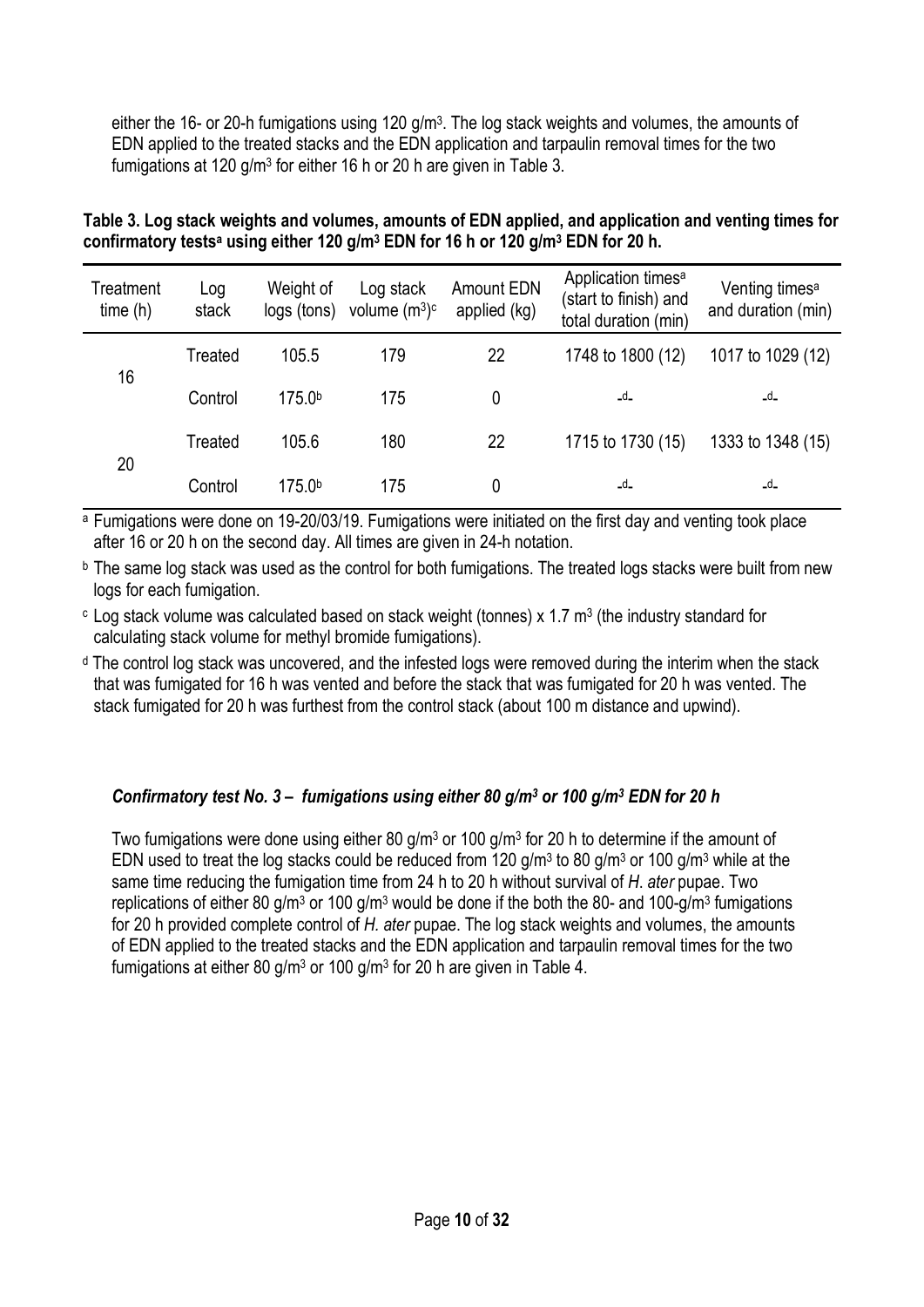| Treatment<br>time(h) | Log<br>stack | Weight of<br>logs (tons) | Log stack<br>volume $(m^3)c$ | Amount EDN<br>applied (kg) | Application times <sup>a</sup><br>(start to finish) and<br>total duration (min) | Venting times <sup>a</sup><br>and duration (min) |
|----------------------|--------------|--------------------------|------------------------------|----------------------------|---------------------------------------------------------------------------------|--------------------------------------------------|
|                      | Treated      | 98.2                     | 167                          | 13.5                       | 1201 to 1212 (11)                                                               | 0825 to 0836 (11)                                |
| 20                   | Control      | 175.0 <sup>b</sup>       | 175                          | 0                          | _d_                                                                             | $-d_{-}$                                         |
|                      | Treated      | 98.4                     | 167                          | 17.0                       | 1407 to 1420 (13)                                                               | 1333 to 1348 (13)                                |
| 20                   | Control      | 175.0b                   | 175                          | 0                          | _d_                                                                             | _d_                                              |

Table 4. Log stack weights and volumes, amounts of EDN applied, and application and venting times for confirmatory tests<sup>a</sup> using either 80 g/m<sup>3</sup> EDN for 20 h or 100 g/m<sup>3</sup> EDN for 20 h.

a Fumigations were done on 03-04/04/19. Fumigations were initiated on the first day and venting took place on the second day. All times are given in 24-h notation.

b The control log stack used for the confirmatory test No. 2 fumigations on 19-20/03/19 was retained and used again for the confirmatory test No. 3 fumigations.

 $\epsilon$  Log stack volume was calculated based on log weight (tonnes) x 1.7 m<sup>3</sup> (the industry standard for calculating stack volume for methyl bromide fumigations).

d The control log stack was uncovered, and the infested logs were removed during the interim when the stack that was fumigated with 100 g/m<sup>3</sup> was vented and before the stack that was fumigated with 80 g/m<sup>3</sup> was vented. The stack fumigated with 100 g/m<sup>3</sup> was furthest from the control stack (about 100 m and upwind).

Note: Log stacks were wet following rains, with only autumnal temperatures and no significant drying winds.

## Confirmatory test No. 4 – replications 2 and 3 for fumigations using 100 g/m<sup>3</sup> EDN for 20 h

Two additional fumigations (replications 2 and 3) were done using 100 g/m<sup>3</sup> for 20 h to provide three replication data sets for EDN fumigations of log stacks at 100 g/m<sup>3</sup> for 20 h. The log stack weights and volumes, the amounts of EDN applied to the treated stacks and the EDN application and tarpaulin removal times for the two fumigations at 100  $g/m^3$  for 20 h are given in Table 5. (Note: at the time this report was provided to EPA on 10 May 2019, replications 2 and 3 of fumigations using 100 g/m<sup>3</sup> for 20 h were scheduled for 21-22 May 2019).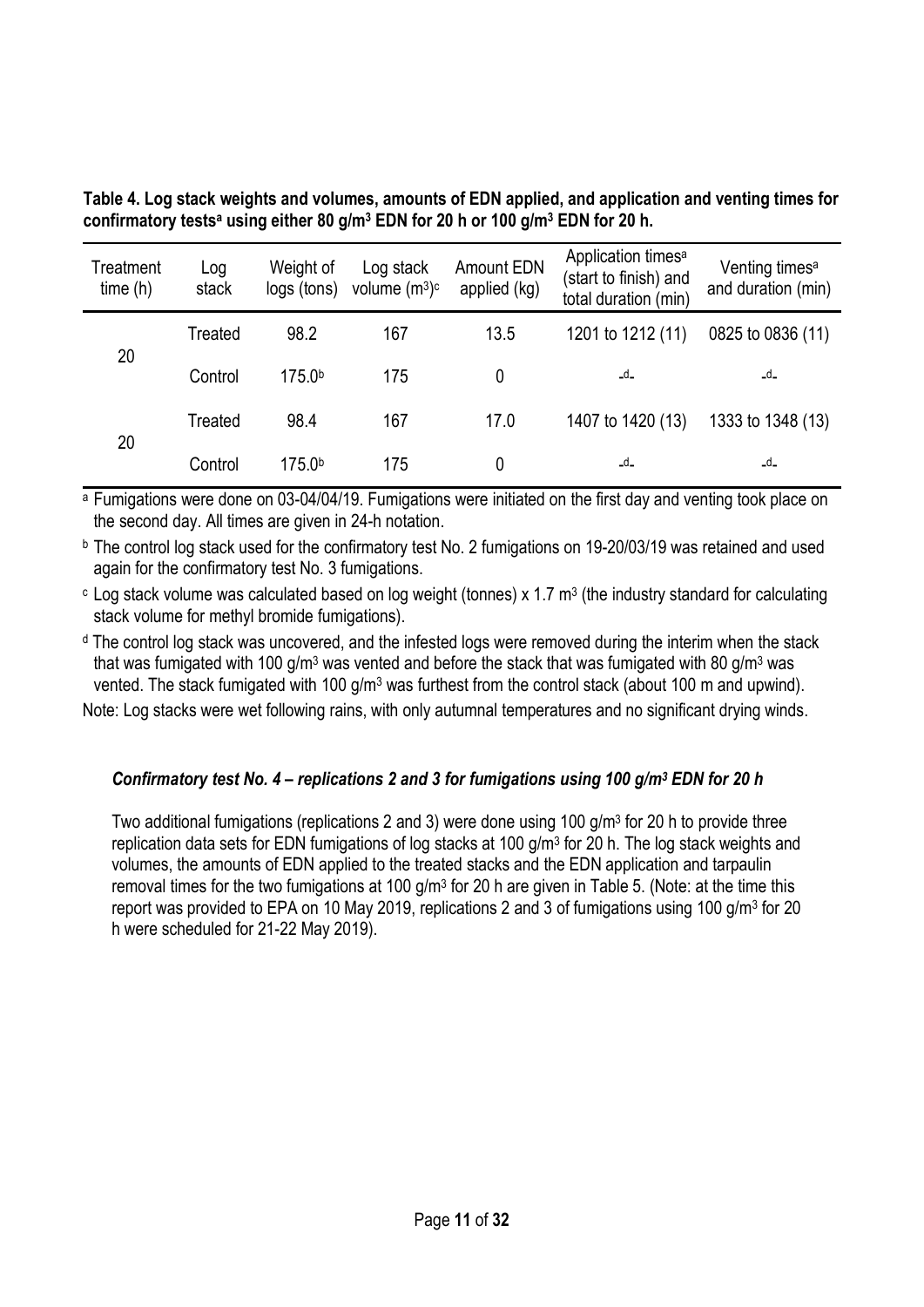| Replication<br>No. | Log<br>stack | Weight of<br>logs (tons) | Log stack<br>volume $(m^3)c$ | <b>Amount EDN</b><br>applied (kg) | Application times <sup>a</sup><br>(start to finish) and<br>total duration (min) | Venting times <sup>a</sup><br>and duration (min) |
|--------------------|--------------|--------------------------|------------------------------|-----------------------------------|---------------------------------------------------------------------------------|--------------------------------------------------|
|                    | Treated      | 96.8                     | 164.6                        | 16.6                              | 1731 to 1734 (3)                                                                | 1406 to 1413 (8)                                 |
| $\overline{2}$     | Control      | 103.3 <sup>b</sup>       | 175.6                        | 0                                 | $-d_-$                                                                          | $-d$                                             |
|                    | Treated      | 97.2                     | 165.2                        | 16.6                              | 1532 to 1537 (5)                                                                | 1210 to 1220 (10)                                |
| 3                  | Control      | 103.3 <sup>b</sup>       | 175.6                        |                                   | _d_                                                                             | _d_                                              |

Table 5. Log stack weights and volumes, amounts of EDN applied, and application and venting times for confirmatory tests<sup>a</sup> using 100 g/m<sup>3</sup> EDN for 20 h.

a Fumigations were done on 21-22/05/19. Fumigations were initiated on the first day and venting took place on the second day. All times are given in 24-h notation.

b The control log stack used in confirmatory test No. 4 was the control for both replications 2 and 3 of fumigations using 100 g/m<sup>3</sup> EDN for 20 h.

 $\epsilon$  Log stack volume was calculated based on log weight (tonnes) x 1.7 m<sup>3</sup> (the industry standard for calculating stack volume for methyl bromide fumigations).

d The control log stack, which was upwind from the two treated log stacks, was uncovered and the infested logs were removed during the interim between the removal of the tarpaulin from the replication 2 and replication 3 log stacks.

Note: Log stacks were wet following rains and fog, with only autumnal temperatures and no significant drying winds.

# **Results**

## Concentrations of EDN in the log stacks during confirmatory test fumigations

The EDN concentrations in the fumigated log stack for the duration of the fumigation period for all confirmatory tests are provided in Tables 6 and 7 and Fig. 1 for confirmatory test No. 1; Tables 8, 9 and 10 and Fig. 2 for confirmatory test No. 2; Tables 11, 12 and 13 and Fig. 3 for confirmatory test No. 3; and Tables 14 and 15 and Fig. 5 for confirmatory test No. 4.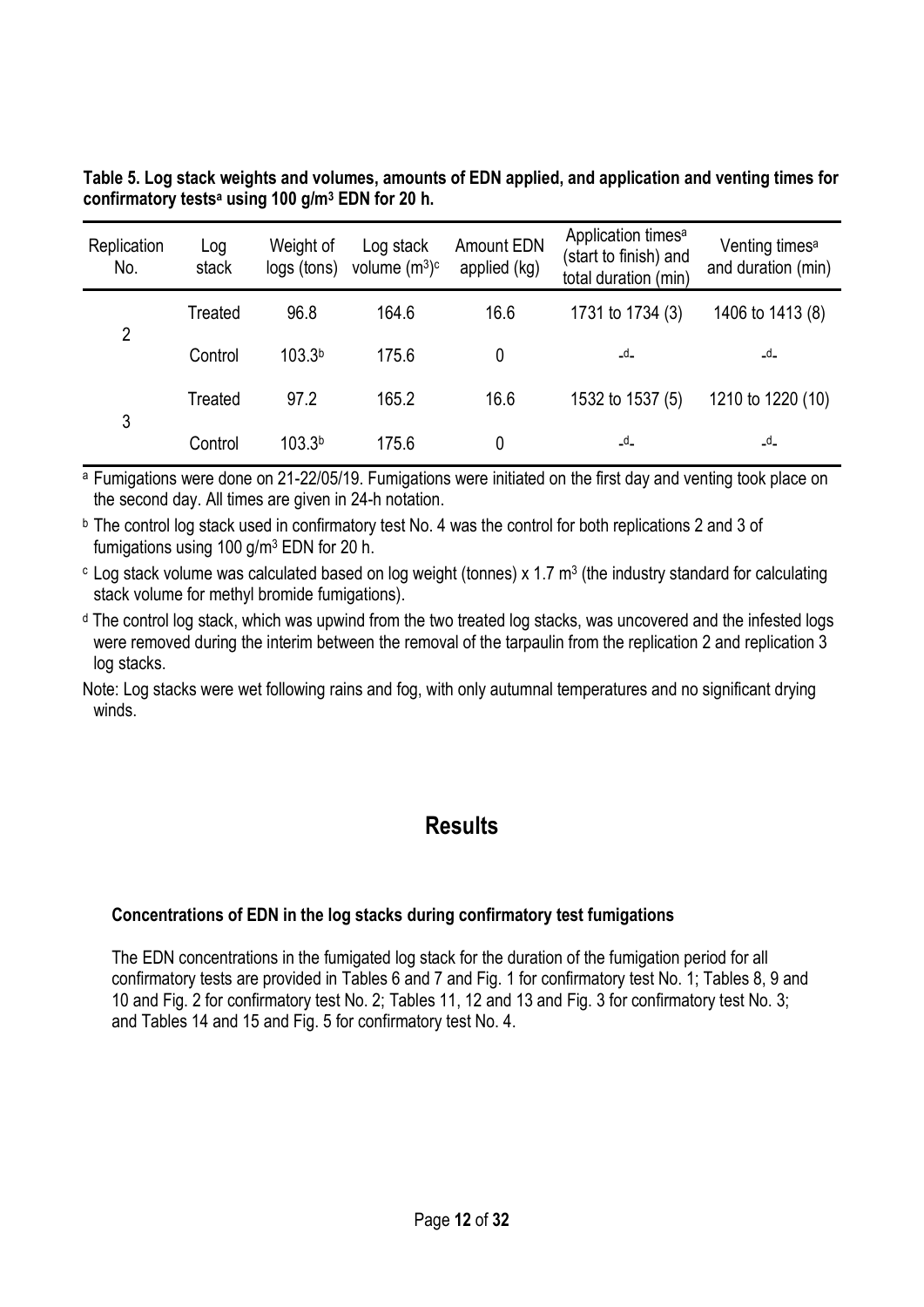|                   | EDN concentrations under tarpaulin |                  |                      |                  |                      |                  |  |
|-------------------|------------------------------------|------------------|----------------------|------------------|----------------------|------------------|--|
| Time after<br>EDN | <b>Replication 1</b>               |                  | <b>Replication 2</b> |                  | <b>Replication 3</b> |                  |  |
| application (h)   | ppm                                | g/m <sup>3</sup> | ppm                  | g/m <sup>3</sup> | ppm                  | g/m <sup>3</sup> |  |
| 0                 | 79,892.6                           | 172.9            | 62,116.7             | 134.5            | 55,716.1             | 120.6            |  |
| $\mathbf{1}$      | 68,370.4                           | 148.0            | 49,619.6             | 107.4            | 41,016.1             | 88.8             |  |
| $\overline{2}$    | 48,793.0                           | 105.6            | 42,804.5             | 92.7             | 29,775.0             | 64.5             |  |
| 3                 | 41,627.0                           | 90.1             | 35,012.9             | 75.8             | 21,572.2             | 46.7             |  |
| 4                 | 26,790.9                           | 58.0             | 27,281.5             | 59.1             | 16,069.4             | 34.9             |  |
| 6                 | 14,283.0                           | 30.9             | 16,564.9             | 35.9             | 10,034.4             | 21.7             |  |
| 8                 | 8,097.4                            | 17.5             | 10,696.1             | 23.2             | 5,443.3              | 11.8             |  |
| 10                | 2,529.7                            | 5.5              | 4,122.7              | 8.9              | 3,542.7              | 7.7              |  |
| 12                | 721.7                              | 1.6              | 3,706.8              | 8.0              | 2,346.9              | 5.1              |  |
| 16                | 401.2                              | 0.9              | 1,094.4              | 2.4              | 1,262.3              | 2.7              |  |
| 20                | 281.9                              | 0.6              | 765.9                | 1.7              | 722.2                | 1.6              |  |
| 22                | 253.0                              | 0.6              | 592.2                | 1.3              | 648.3                | 1.4              |  |
| 24                | 165.9                              | 0.4              | 487.5                | 1.1              | 506.7                | 1.1              |  |

Confirmatory test No. 1 – replications 1, 2 and 3 for fumigations with 120 g/m<sup>3</sup> EDN for 24 h

for three replications<sup>a</sup> of fumigations using 120 g/m<sup>3</sup> EDN for 24 h.

Table 6. EDN concentrations under the tarpaulin during confirmatory test No. 1

a Replications 1, 2 and 3 were conducted on 04-05/02/19, 19-20/02/19 and 05-06/03/19, respectively.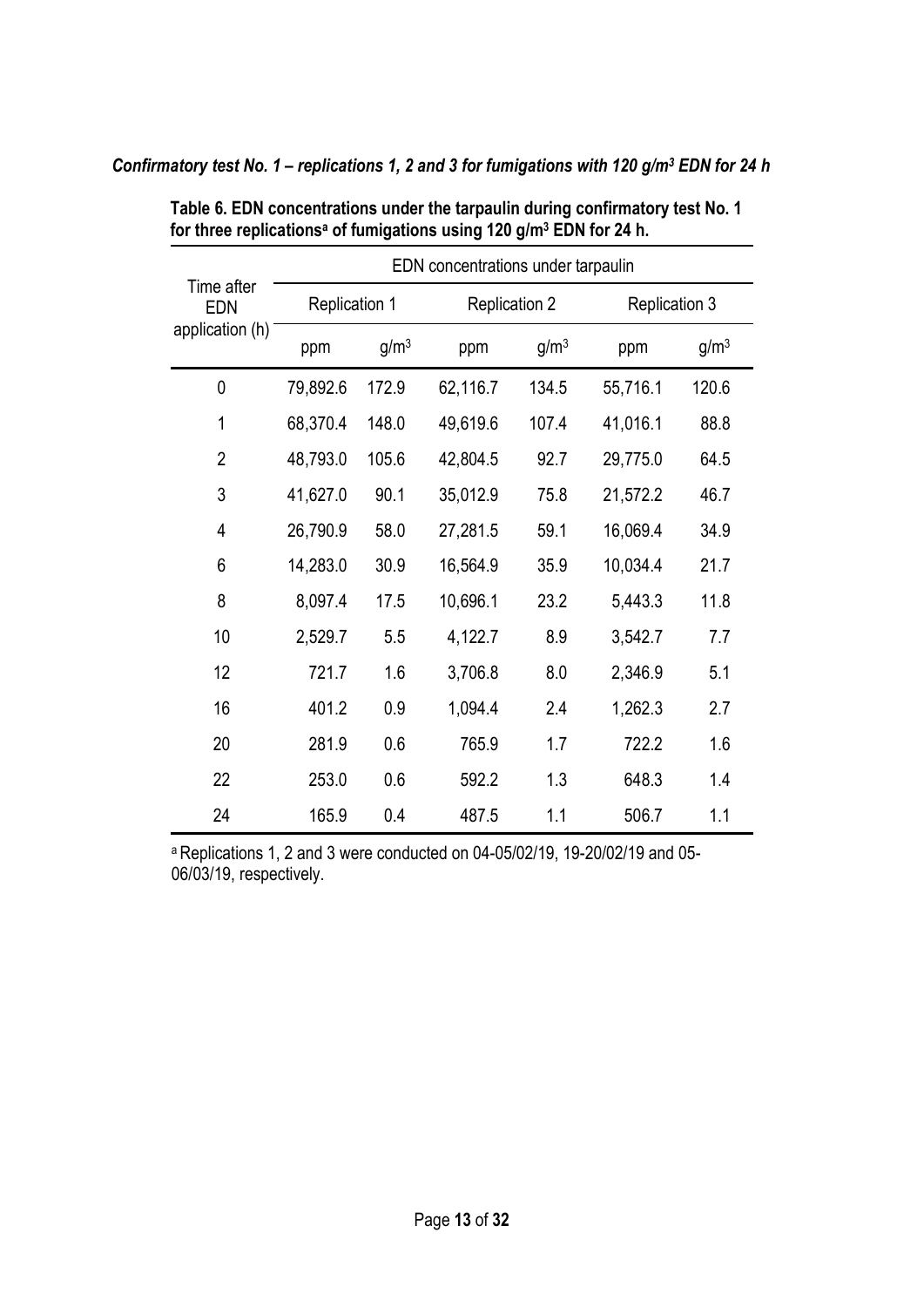

Fig. 1. Comparison of EDN concentrations in the treated log stack for three replications of fumigations using 120 g/m<sup>3</sup> EDN for 24 h (confirmatory test No. 1). Replications 1, 2 and 3 were conducted on 04- 05/02/19, 19-20/02/19 and 05-06/03/19, respectively.

| Table 7. Comparison between the first and last EDN concentrations and           |
|---------------------------------------------------------------------------------|
| the calculated percent EDN remaining under the tarpaulin at the                 |
| completion of fumigations <sup>a</sup> using 120 g/m <sup>3</sup> EDN for 24 h. |

| Rep.          | End concentration<br>Initial concentration |                  |       | Remaining<br>concentration |               |
|---------------|--------------------------------------------|------------------|-------|----------------------------|---------------|
|               | ppm                                        | q/m <sup>3</sup> | ppm   | g/m <sup>3</sup>           | $\frac{1}{2}$ |
|               | 79,892.6                                   | 172.9            | 165.9 | 0.4                        | 0.2           |
| $\mathcal{P}$ | 62,116.7                                   | 134.5            | 487.5 | 11                         | 0.8           |
| 3             | 55,716.1                                   | 120.6            | 506.7 | 11                         | 0.9           |

a Replications 1, 3 and 3 were conducted on 04-05/02/19, 19-20/02/19 and 05- 06/03/19, respectively.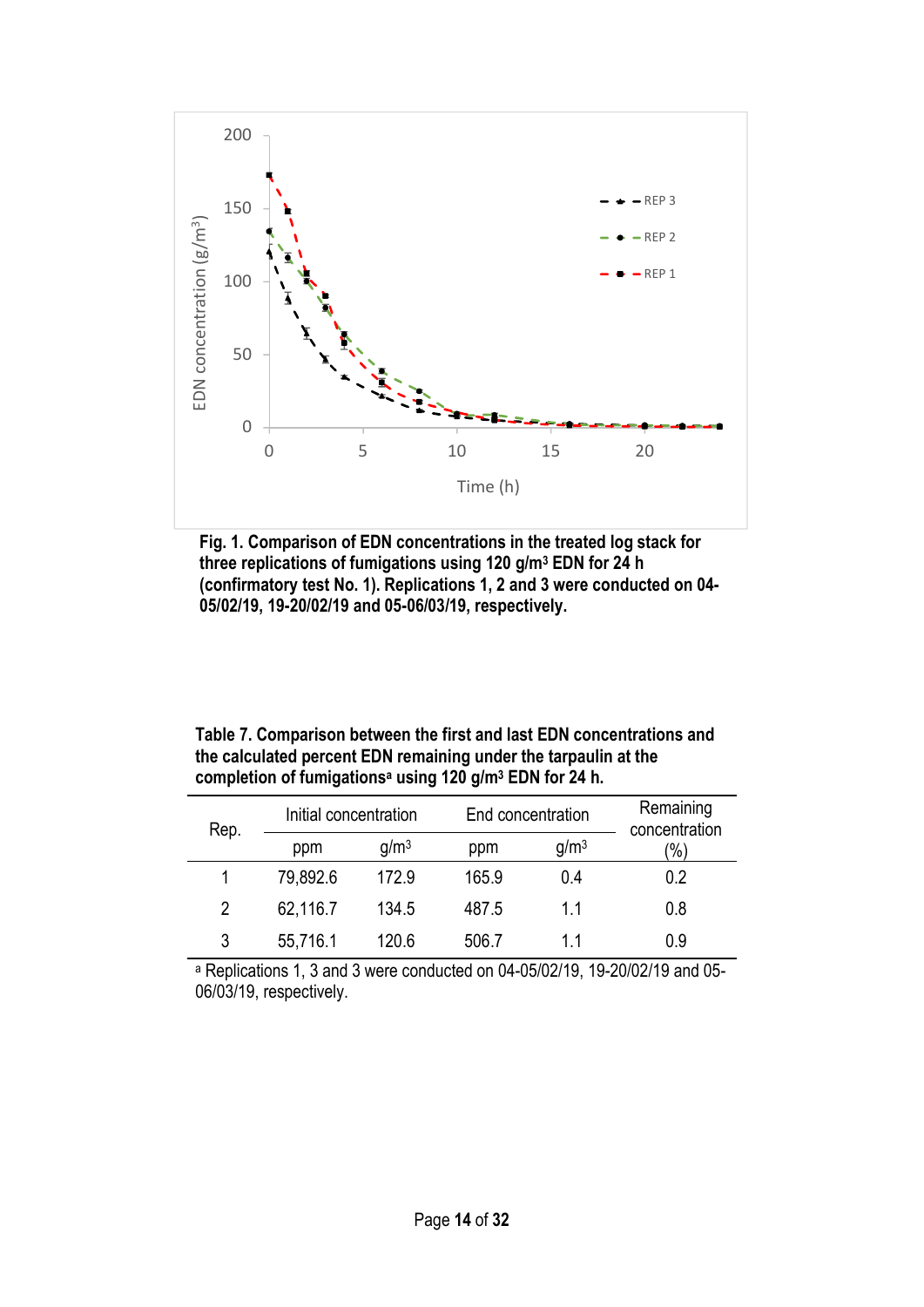#### Confirmatory test No. 2 - fumigations using 120 g/m<sup>3</sup> EDN for either 16 h or 20 h

| Time after EDN  | EDN concentrations under tarpaulin |                  |  |
|-----------------|------------------------------------|------------------|--|
| application (h) | ppm                                | g/m <sup>3</sup> |  |
| 0               | 77,169.3                           | 181.2            |  |
| 1               | 61,058.1                           | 143.3            |  |
| 2               | 46,200.3                           | 108.5            |  |
| 3               | 31,286.8                           | 73.4             |  |
| 4               | 25,158.8                           | 59.1             |  |
| 6               | 16,351.7                           | 38.4             |  |
| 8               | 8,950.9                            | 21.0             |  |
| 10              | 3,483.2                            | 8.2              |  |
| 12              | 935.4                              | 2.2              |  |
| 14              | 543.9                              | 1.3              |  |
| 16              | 483.2b                             | 1.1              |  |

Table 8. EDN concentrations under the tarpaulin during confirmatory test No. 2 for a fumigation<sup>a</sup> using 120 g/m<sup>3</sup> EDN for 16 h.

<sup>a</sup>Fumigation was conducted on 19-20/03/19 (in combination with a fumigation using 120 g/m<sup>3</sup> EDN for 20 h) and was not replicated.

b The same value (483.2 ppm) was found for 16 h and at 20 h in Tables 8 and 9, respectively (i.e., the values are correct as shown).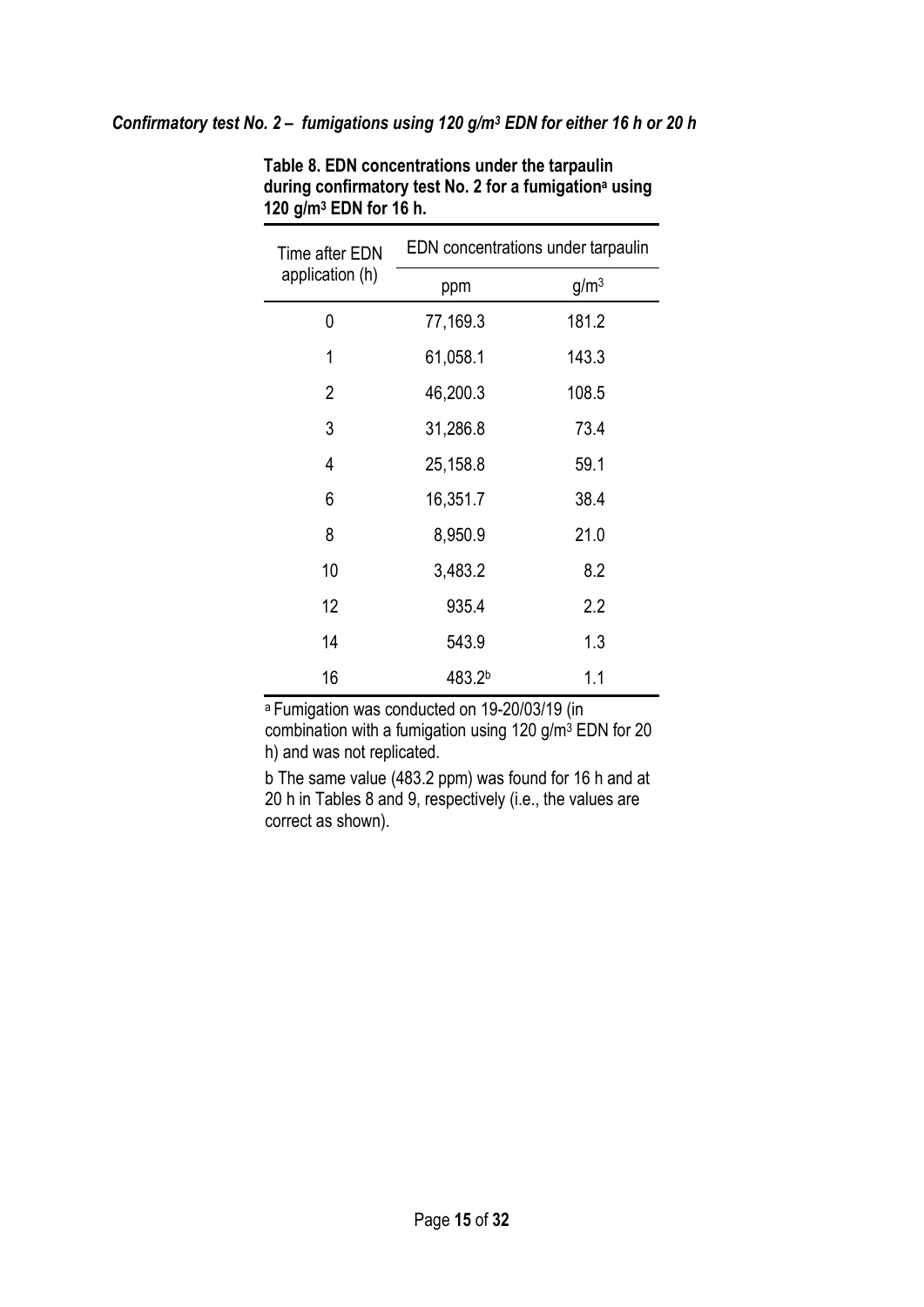| Time after EDN  | EDN concentrations under tarpaulin |                  |  |  |
|-----------------|------------------------------------|------------------|--|--|
| application (h) | ppm                                | g/m <sup>3</sup> |  |  |
| 0               | 58,381.1                           | 137.0            |  |  |
| 1               | 52,435.4                           | 123.1            |  |  |
| $\overline{2}$  | 43,169.3                           | 101.3            |  |  |
| 3               | 34,117.6                           | 80.1             |  |  |
| $\overline{4}$  | 28,195.1                           | 66.2             |  |  |
| 6               | 20,670.5                           | 48.5             |  |  |
| 8               | 14,528.6                           | 34.1             |  |  |
| 10              | 7,000.7                            | 16.4             |  |  |
| 12              | 2,356.6                            | 5.5              |  |  |
| 16              | 1,506.5                            | 3.5              |  |  |
| 18              | 882.4                              | 2.1              |  |  |
| 20              | 483.2b                             | 1.1              |  |  |

Table 9. EDN concentrations under the tarpaulin during confirmatory test No. 2 for a fumigation<sup>a</sup> using 120 g/m<sup>3</sup> EDN for 20 h.

<sup>a</sup>Fumigation was conducted on 19-20/03/19 (in combination with a fumigation using 120 g/m<sup>3</sup> EDN for 16 h) and was not replicated.

b The same value (483.2 ppm) was found for 16 h and at 20 h in Tables 8 and 9, respectively (i.e., the values are correct as shown).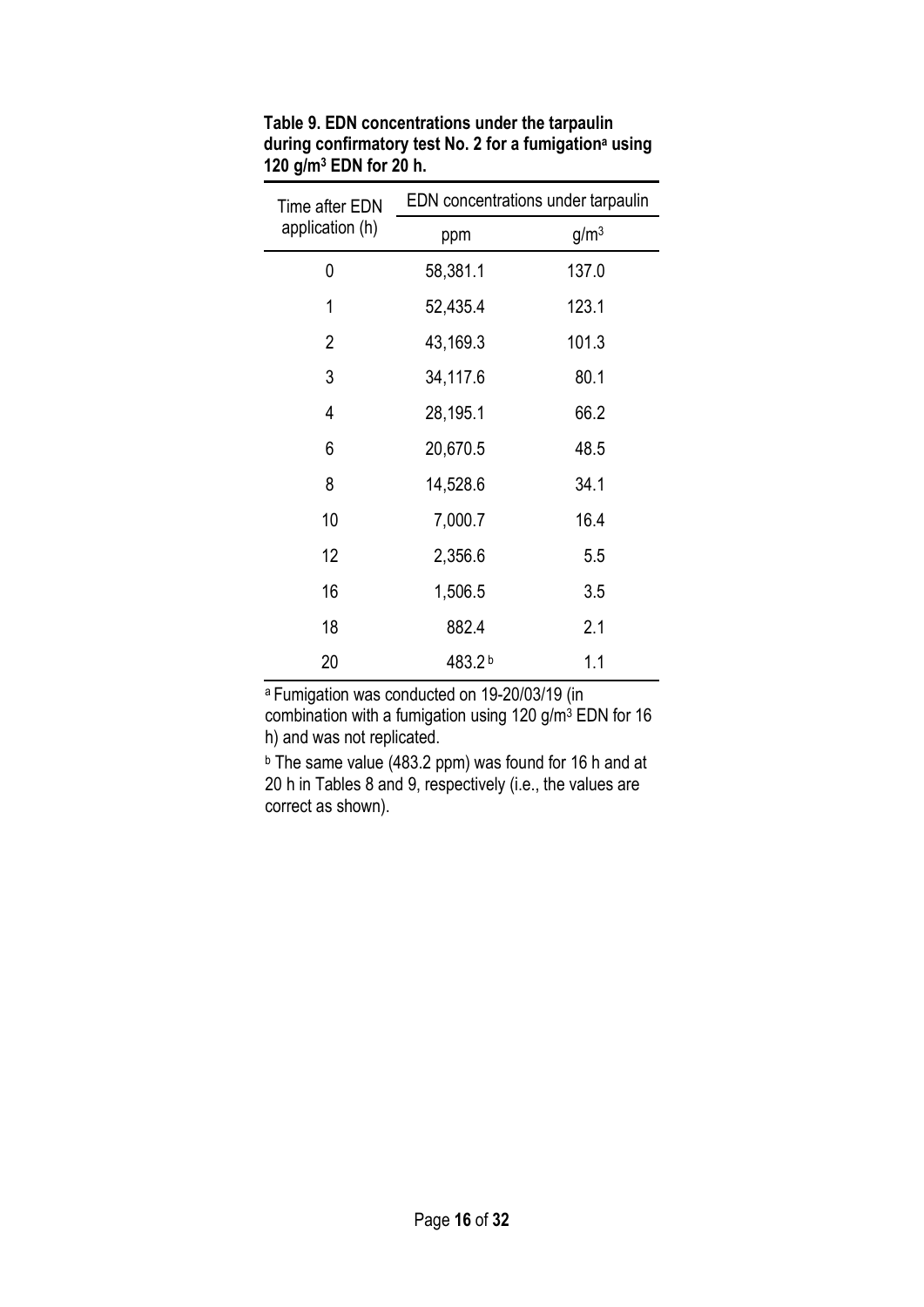

Fig 2. Comparison of EDN concentrations in the treated log stacks for fumigations using 120 g/m<sup>3</sup> EDN for either 16 h or 20 h. Fumigations were conducted on 19-20/03/19.

| Table 10. Comparison between the beginning and end EDN concentrations and     |
|-------------------------------------------------------------------------------|
| the calculated percent EDN remaining under the tarpaulin at the completion of |
| fumigations <sup>a</sup> using 120 $g/m3$ EDN for either 16 h or 20 h.        |

| Treatment<br>duration using<br>120 $g/m3$ EDN |          | Initial concentration |       | End concentration | Remaining<br>concentration |
|-----------------------------------------------|----------|-----------------------|-------|-------------------|----------------------------|
|                                               | ppm      | q/m <sup>3</sup>      | ppm   | q/m <sup>3</sup>  | $\frac{(0)}{0}$            |
| 16h                                           | 77,169.1 | 181.2                 | 483.2 | 11                | 0.6                        |
| 20h                                           | 58,381.1 | 137.2                 | 483.2 | 11                | 0.8                        |

a Fumigations were conducted on 19-20/03/19 and were not replicated.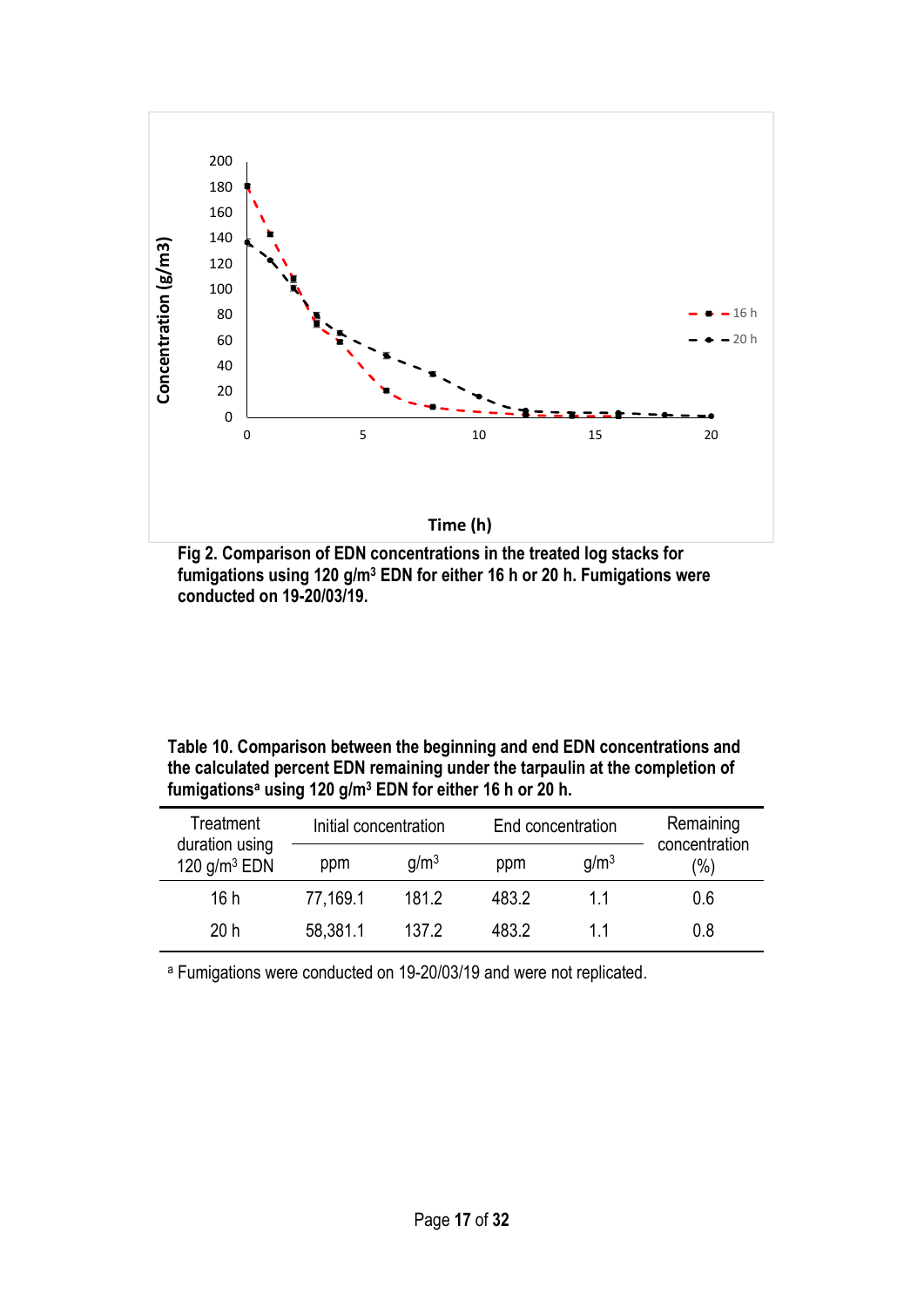| Time after EDN  | EDN concentrations under tarpaulin |                  |  |  |  |
|-----------------|------------------------------------|------------------|--|--|--|
| application (h) | ppm                                | g/m <sup>3</sup> |  |  |  |
| 0               | 79,134.4                           | 171.3            |  |  |  |
| 1               | 66,797.6                           | 144.6            |  |  |  |
| $\overline{2}$  | 54,874.2                           | 118.8            |  |  |  |
| 3               | 50,370.8                           | 109.0            |  |  |  |
| $\overline{4}$  | 44,403.1                           | 96.1             |  |  |  |
| 6               | 25,195.6                           | 54.5             |  |  |  |
| 8               | 16,631.0                           | 36.0             |  |  |  |
| 10              | 5,869.6                            | 12.7             |  |  |  |
| 12              | 2,595.2                            | 5.6              |  |  |  |
| 16              | 983.0                              | 2.1              |  |  |  |
| 20              | 751.7                              | 1.6              |  |  |  |

Table 11. EDN concentrations under the tarpaulin during confirmatory test No. 3 for a fumigation<sup>a</sup> using 80 g/m<sup>3</sup> EDN for 20 h.

<sup>a</sup>Fumigation conducted on 03-04/04/19 (in combination with a fumigation using 100  $g/m^3$  EDN for 20 h) and was not replicated.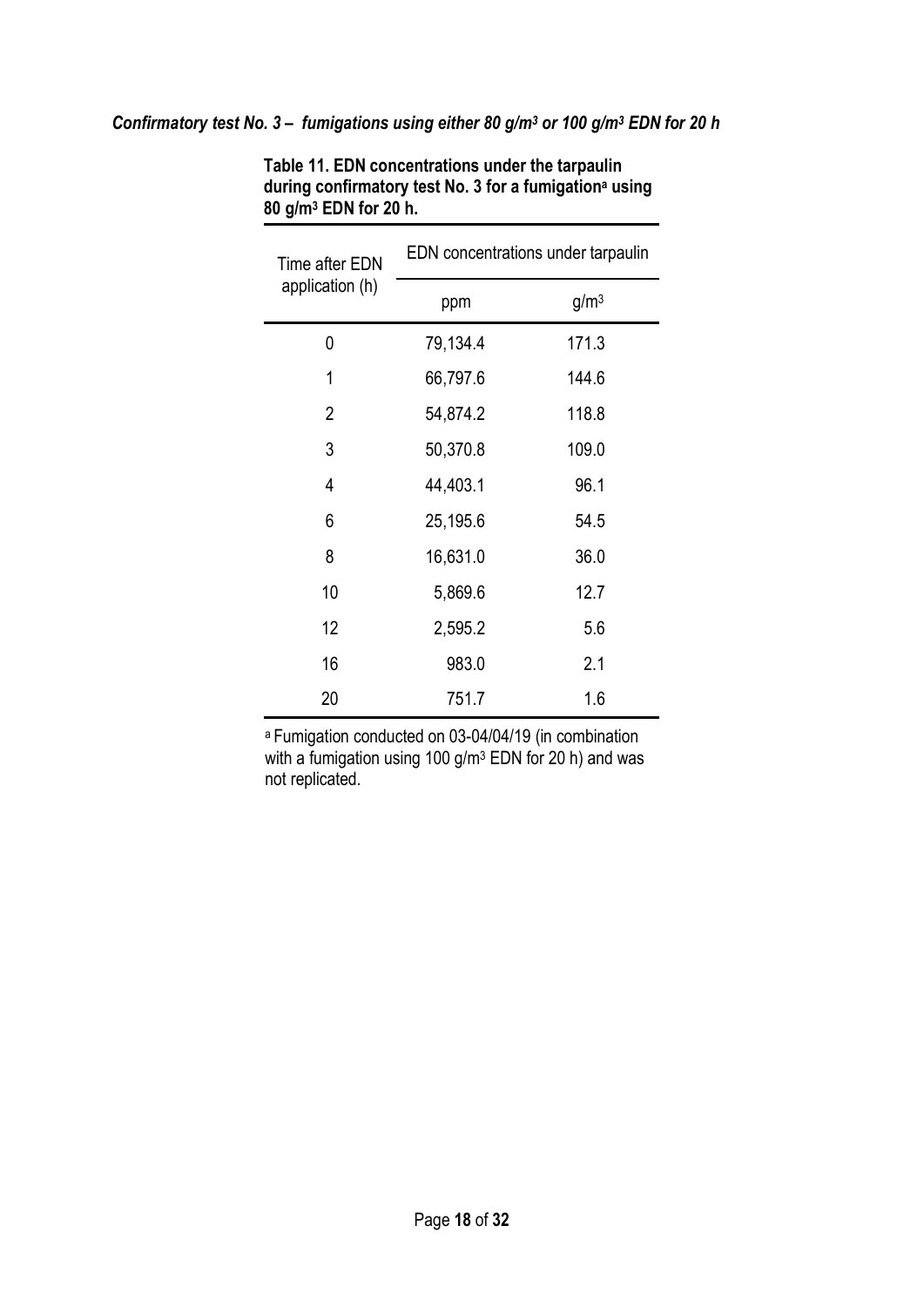| Time after EDN  | EDN concentrations under tarpaulin |                  |  |  |  |
|-----------------|------------------------------------|------------------|--|--|--|
| application (h) | ppm                                | g/m <sup>3</sup> |  |  |  |
| 0               | 72,416.7                           | 156.8            |  |  |  |
| 1               | 67,290.8                           | 145.7            |  |  |  |
| $\overline{2}$  | 57,071.4                           | 123.5            |  |  |  |
| 3               | 48,695.6                           | 105.4            |  |  |  |
| 4               | 44,204.1                           | 95.7             |  |  |  |
| 6               | 30,526.2                           | 66.1             |  |  |  |
| 8               | 14,279.6                           | 30.9             |  |  |  |
| 10              | 8,731.5                            | 18.9             |  |  |  |
| 12              | 5,074.8                            | 11.0             |  |  |  |
| 16              | 3,659.9                            | 7.9              |  |  |  |
| 20              | 2,855.4                            | 6.2              |  |  |  |

Table 12. EDN concentrations under the tarpaulin during confirmatory test No. 3 for a fumigation<sup>a</sup> using 100 g/m<sup>3</sup> EDN for 20 h.

<sup>a</sup>Fumigation conducted on 03-04/04/19 (in combination with a fumigation using 80 g/m<sup>3</sup> EDN for 20 h). Fumigation using 100 g/m<sup>3</sup> EDN for 20 h was replicated two more times on 21-22/05/19.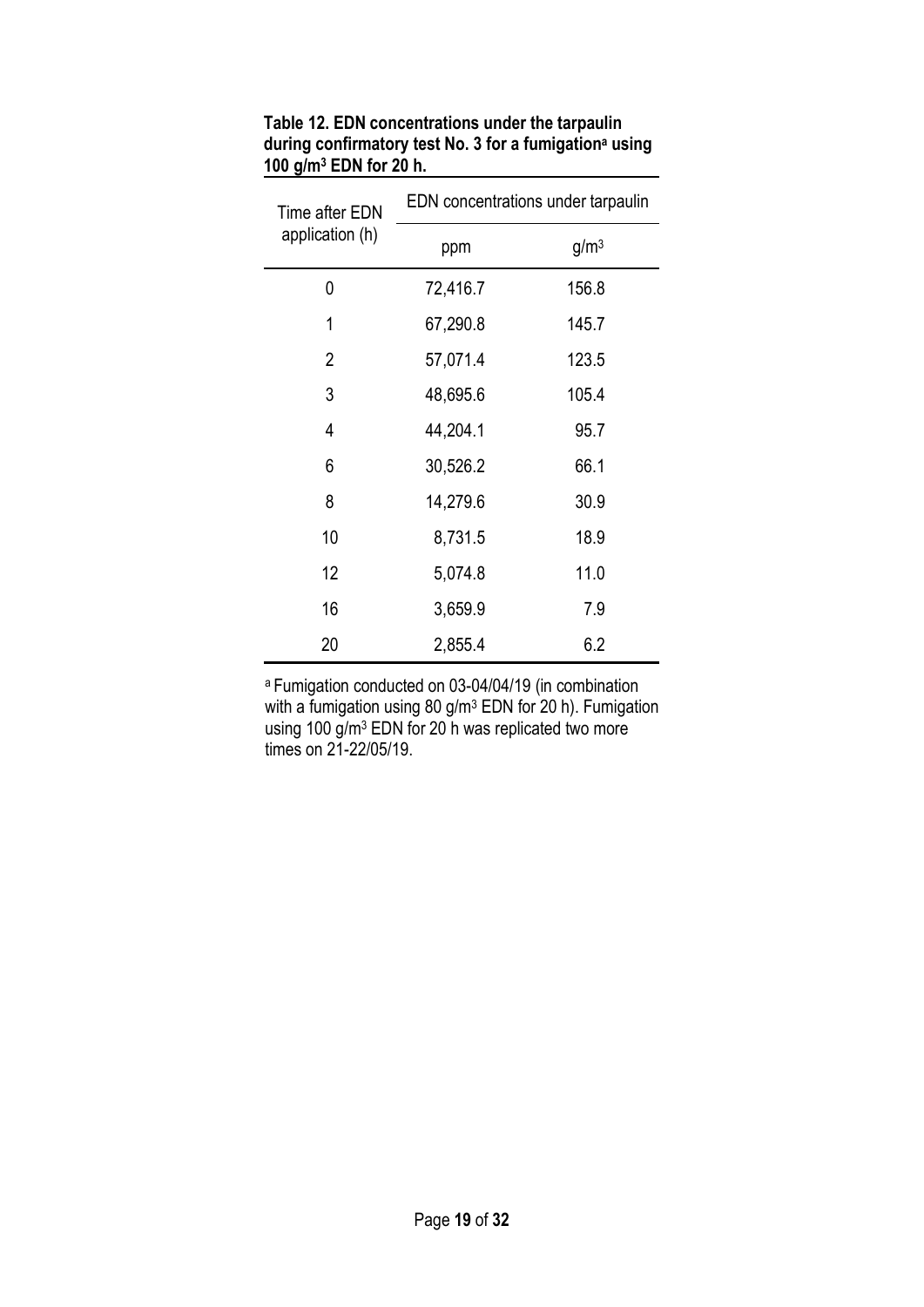

Fig 3. Comparison of EDN concentrations in the treated log stacks for fumigations using either 80 g/m<sup>3</sup> or 100 g/m<sup>3</sup> EDN for 20 h. Fumigations were conducted on 03-04/04/19.

| Table 13. Comparison between the first and last EDN concentrations and the                      |
|-------------------------------------------------------------------------------------------------|
| calculated percent EDN remaining under the tarpaulin at the completion of                       |
| fumigations <sup>a</sup> using either 80 g/m <sup>3</sup> or 100 g/m <sup>3</sup> EDN for 20 h. |

| Treatment                      | Initial concentration |                  | End concentration |                  | Remaining<br>concentration |
|--------------------------------|-----------------------|------------------|-------------------|------------------|----------------------------|
|                                | ppm                   | q/m <sup>3</sup> | ppm               | g/m <sup>3</sup> | (%)                        |
| $80$ g/m <sup>3</sup> for 20 h | 79,134.4              | 171.3            | 751.7             | 16               | 1.0                        |
| 100 $q/m^3$ for 20 h           | 72,416.7              | 156.8            | 2,855.4           | 62               | 3.9                        |

<sup>a</sup> Fumigations were conducted on 03-04/04/19. The fumigation using 80 g/m<sup>3</sup> for 20 h was not replicated; the fumigation using 100 g/m<sup>3</sup> for 20 h was replicated two more times on 20-21/05/19 to provide three replications total for this EDN concentration and fumigation time.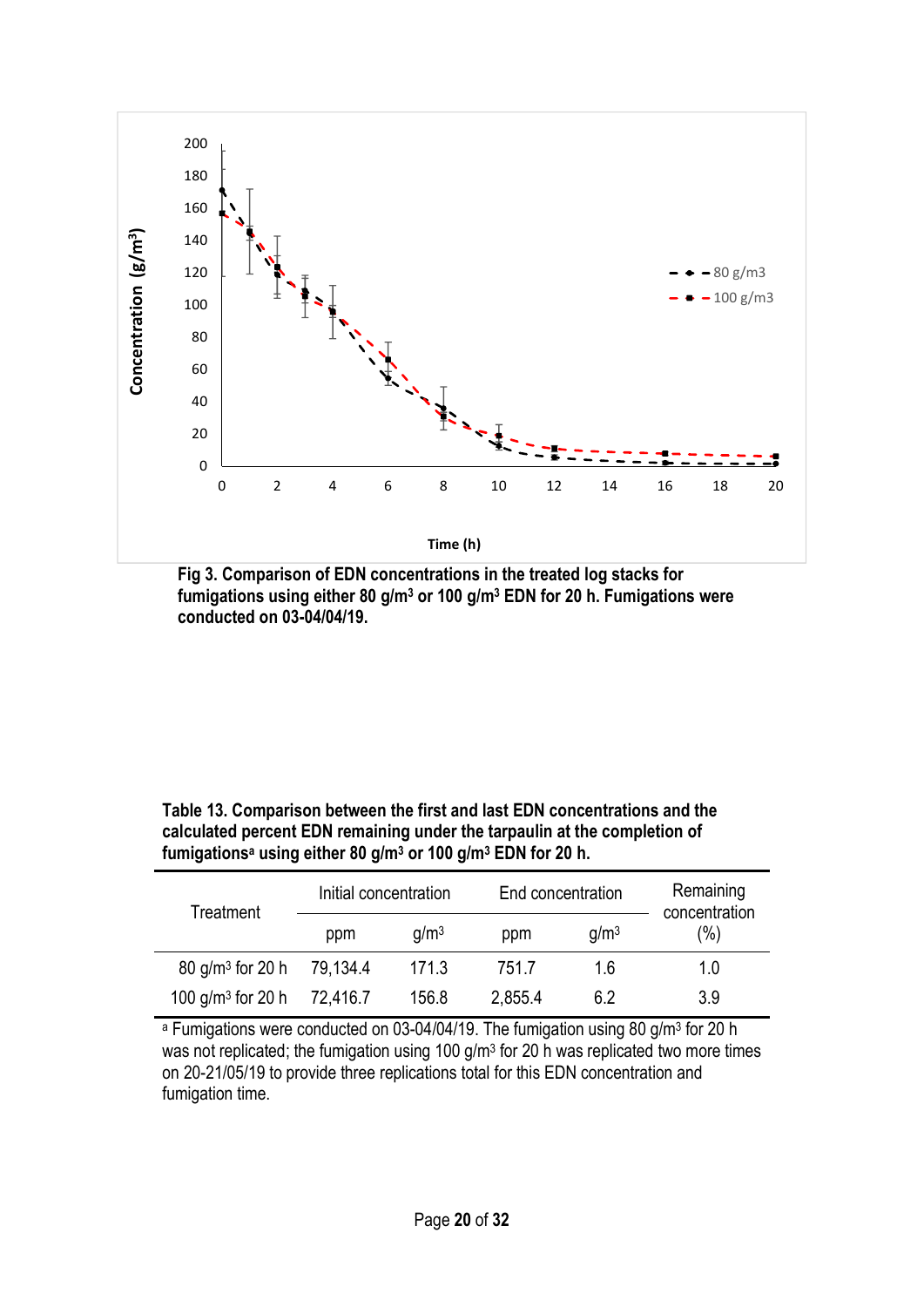| Time after             | EDN concentrations under tarpaulin |                  |                      |                  |  |  |
|------------------------|------------------------------------|------------------|----------------------|------------------|--|--|
| EDN<br>application (h) | <b>Replication 2</b>               |                  | <b>Replication 3</b> |                  |  |  |
|                        | ppm                                | g/m <sup>3</sup> | ppm                  | g/m <sup>3</sup> |  |  |
| 0                      | 52,854.9                           | 124.1            | 61,485.2             | 144.3            |  |  |
| 1                      | 63,708.6                           | 149.6            | 65,560.0             | 153.9            |  |  |
| $\overline{2}$         | 57,903.8                           | 135.9            | 53,215.2             | 125.0            |  |  |
| 3                      | 42,181.5                           | 99.0             |                      |                  |  |  |
| 4                      | 32,286.4                           | 75.8             | 31,389.4             | 74.0             |  |  |
| 6                      | 19,042.4                           | 44.7             | 20,097.0             | 47.2             |  |  |
| 8                      | 11,481.8                           | 26.9             | 13,842.4             | 32.5             |  |  |
| 10                     | 6,990.9                            | 16.4             | 4,733.3              | 11.1             |  |  |
| 12                     | 2,915.4                            | 6.8              | 2,287.9              | 5.3              |  |  |
| 16                     | 1,210.6                            | 2.8              | 1,416.7              | 3.4              |  |  |
| 20                     | 700.0                              | 1.6              | 991.7                | 2.4              |  |  |

Table 14. EDN concentrations under the tarpaulin during confirmatory test No. 4 for two fumigation<sup>a</sup> using 100 g/m<sup>3</sup> EDN for 20 h.

a Fumigations were conducted on 21-22/05/19

Table 15. Variations across EDN concentrations (in  $g/m<sup>3</sup>$ ) in each of the three culverts used in replication 3, confirmatory test No. 4 using 100 g/m<sup>3</sup> EDN for 20 h.

| Concentration $(g/m3)$ at sampling times (h) during fumigation |        |        |        |                |       |             |       |      |      |      |                                             |
|----------------------------------------------------------------|--------|--------|--------|----------------|-------|-------------|-------|------|------|------|---------------------------------------------|
| Culvert<br>No.                                                 | ()a    |        | 2      | $\overline{4}$ | 6     | 8           | 10    | 12   | 16   | 20   | Avg.<br>concentration<br>over 20 h $(g/m3)$ |
|                                                                | 180.78 | 230.25 | 192.38 | 103.87         |       | 61.98 34.07 | 11.15 | 5.36 | 3.48 | 2.38 | 82.57                                       |
| 2                                                              | 4.16   | 6.08   | 6.18   | 15.15          | 19.71 | 30.88       | 11.04 | 5.53 | 3.23 | 227  | 10.42                                       |
| 3                                                              | 248.05 | 225.37 | 176.20 | 102.03         | 59.84 | 32.53       | 11.14 | 5.23 | 3.27 | 2.33 | 86.60                                       |

a Immediately after EDN was injected into the log stack.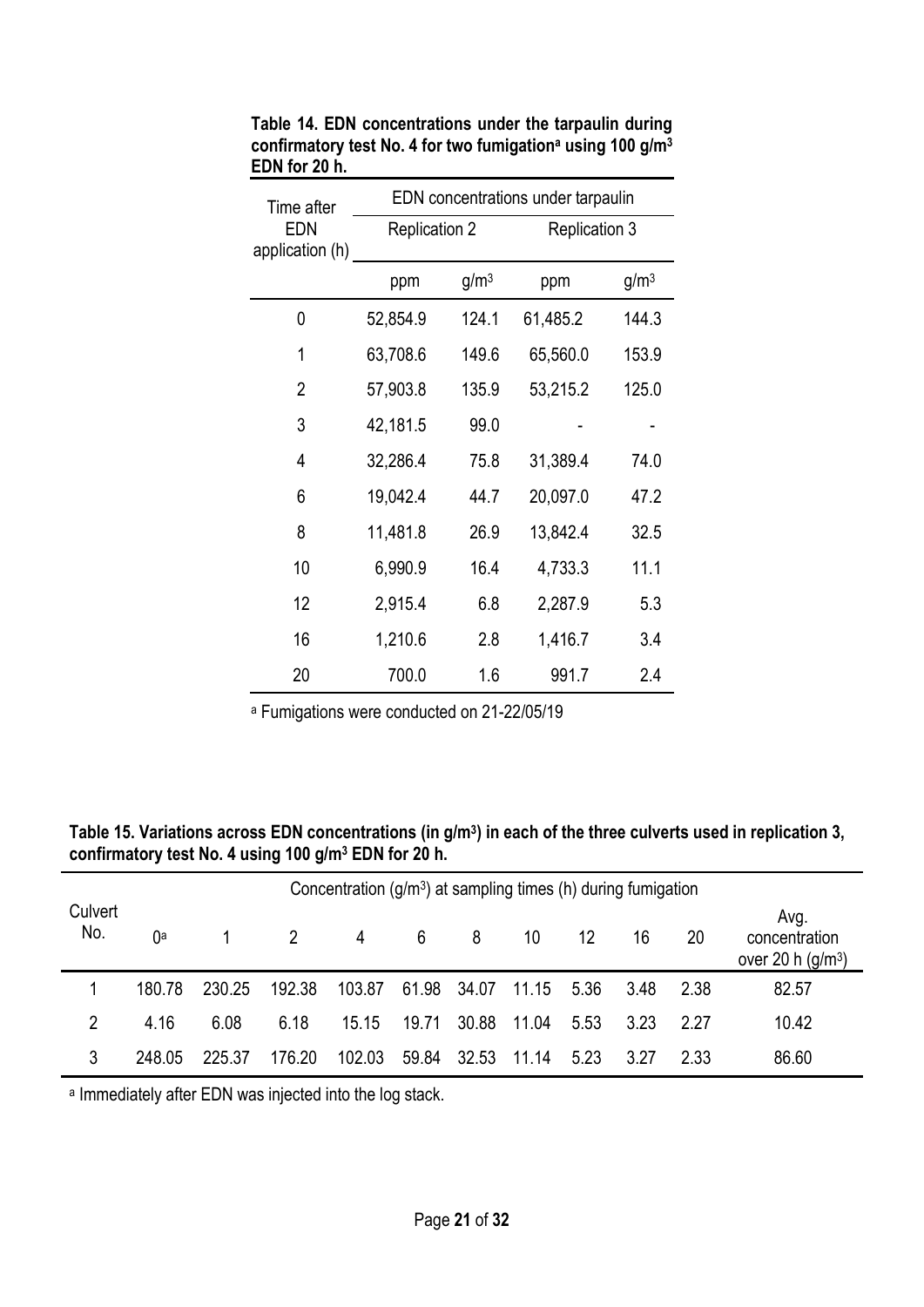Table 16. Comparison between the first and last EDN concentrations and the calculated percent EDN remaining under the tarpaulin at the completion of fumigations<sup>a</sup> using 100 g/m<sup>3</sup> EDN for 20 h (replications 2 and  $3.$ 

| Rep. |          | Initial concentration |       | End concentration | Remaining<br>concentration |
|------|----------|-----------------------|-------|-------------------|----------------------------|
|      | ppm      | q/m <sup>3</sup>      | ppm   | q/m <sup>3</sup>  | $\frac{1}{2}$              |
| 2    | 52,854.9 | 124 1                 | 700.0 | 1.6               | 1.3                        |
| 3    | 61,485.2 | 144.3                 | 9917  | 2.3               | 11                         |

a Fumigations were conducted on 21-22/05/19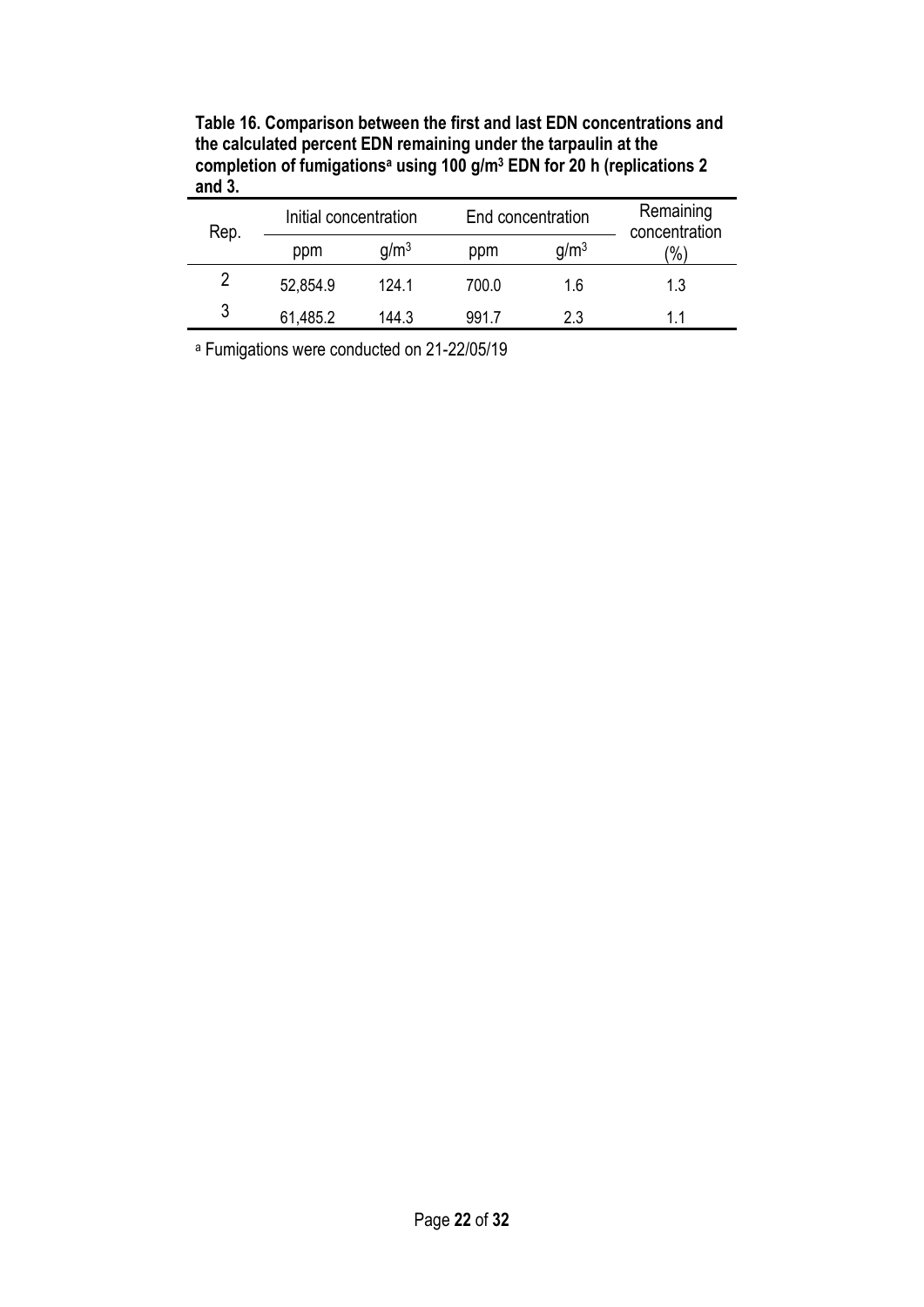#### Monitoring of log stacks during fumigations for temperature and RH

Table 17 shows a summary of the average temperature and RH data collected from inside the control and treated stacks for all fumigations.

| Confirmatory                      |                                  | Temperature (°C) <sup>e</sup> | RH (%) <sup>e</sup> |                      |  |
|-----------------------------------|----------------------------------|-------------------------------|---------------------|----------------------|--|
| test No. and<br>(replication No.) | Control stack                    | <b>Treated stack</b>          | Control stack       | <b>Treated stack</b> |  |
| 1a(1)                             | $17.9 \pm 0.1$<br>$21.7 \pm 0.8$ | $17.8 \pm 0.1$                | $80.7 \pm 2.4$      | <b>NCf</b>           |  |
| 1a(2)                             | $17.0 \pm 0.1$<br>$18.6 \pm 0.1$ | $16.2 \pm 0.1$                | $92.3 \pm 0.4$      | $95.3 \pm 0.2$       |  |
| 1a(3)                             | $14.2 \pm 0.1$<br>$17.4 \pm 0.8$ | $14.4 \pm 0.1$                | $74 \pm 1.6$        | $99.72 \pm 0.1$      |  |
| $2^{b}$ (1, 1)                    | $18.4 \pm 0.1$<br>$21.1 \pm 0.4$ | $18.7 \pm 0.1$                | $84.6 \pm 2.0$      | $97.36 \pm 1.0$      |  |
| 3c(1, 1c)                         | $17.0 \pm 0.4$                   | $15.5 \pm 0.1$                | $88.0 \pm 1.5$      | $98.52 \pm 0.2$      |  |
| $4d$ (2, 3)                       | $11.03 \pm 0.2$                  | $10.9 \pm 0.1$                | $89.6 \pm 0.1$      | $85.1 \pm 1.3$       |  |

Table 17. Summary of average temperatures and RH inside the control and the treated log stacks for confirmatory tests with EDN conducted at Tokoroa, New Zealand from February through May 2019.

<sup>a</sup> Confirmatory test No. 1 consisted of 3 replications using 120 g/m<sup>3</sup> EDN for 24 h

**b Confirmatory test No. 2 consisted of single fumigations using 120 g/m<sup>3</sup> for either** 16 h or 20 h

<sup>c</sup> Confirmatory test No. 3 consisted of single fumigations using either 80 g/m<sup>3</sup> or 100 g/m<sup>3</sup> EDN for 20 h (the 100 g/m<sup>3</sup> EDN fumigation was the first replication of that concentration and fumigation time)

d Confirmatory test No. 4 consisted of replications 2 and 3 for fumigations using 100 g/m<sup>3</sup> EDN for 20 h

e Values in bold were collected using data loggers (Temprecord International Limited, Auckland, New Zealand). All other values were collected using remote squirrel meter/loggers (Grant 1250 series, CAMBEEP, Cambridge Building Energy & Environmental Portal, UK).

f Data not collected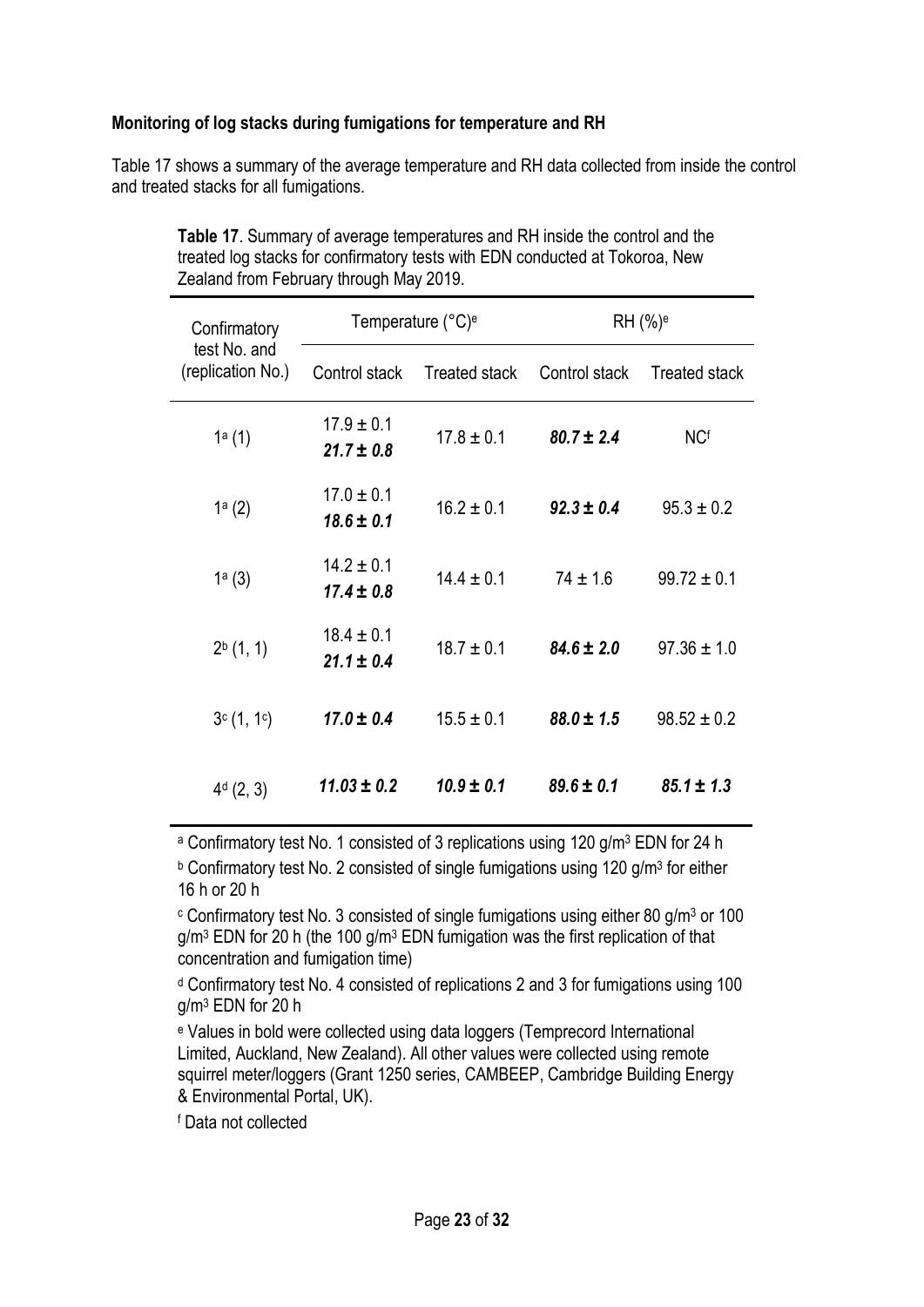Table 18 shows a summary of the variations in outside the stack temperature, RH, wind average and wind gust for all fumigations.

| Confirmatory<br>Test | Outside<br>temperature (°C) <sup>e</sup><br>minimum-)<br>maximum) | Outside RH <sup>e</sup><br>$(\%)$ (minimum-<br>maximum) | Wind average <sup>f</sup><br>(km/h) | Wind gustf<br>(km/h)    |
|----------------------|-------------------------------------------------------------------|---------------------------------------------------------|-------------------------------------|-------------------------|
| No. $1a$             | 9.22-29.00<br>9.42-33.04<br>8.40-29.25                            | 58.23-93.73<br>33.93-86.68<br>36.78-90.89               | 14<br>6.95<br>13.35                 | 20.45<br>10.45<br>19.55 |
| No. 2 <sup>b</sup>   | 11.33-33.26                                                       | 45.59-95.81                                             | 6.7                                 | 14.25                   |
| No. 3 <sup>c</sup>   | 5.43-34.95                                                        | 31.88-88.26                                             | 11.8                                | 18.55                   |
| No. 4 <sup>d</sup>   | 8.67-15.50                                                        | 81.75-89.66                                             | 11.75                               | 16.05                   |

Table 18. Summary of variations in temperatures and RH outside the stacks for confirmatory tests with EDN conducted at Tokoroa, New Zealand from February through May 2019.

<sup>a</sup> Confirmatory test No. 1 consisted of 3 replications using 120 g/m<sup>3</sup> EDN for 24 h

**b Confirmatory test No. 2 consisted of single fumigations using 120 g/m<sup>3</sup> for either 16 h** or 20 h

<sup>c</sup> Confirmatory test No. 3 consisted of single fumigations using either 80 g/m<sup>3</sup> or 100 g/m<sup>3</sup> EDN for 20 h (the 100 g/m<sup>3</sup> EDN fumigation was the first replication of that concentration and fumigation time)

d Confirmatory test No. 4 consisted of replications 2 and 3 for fumigations using 100 g/m<sup>3</sup> EDN for 20 h

e Values collected using an electronic portable weather station (NIWA EWS).

f Values were retrieved from the New Zealand Local Weather Community network online (http://www.localweather.net.nz/smf/).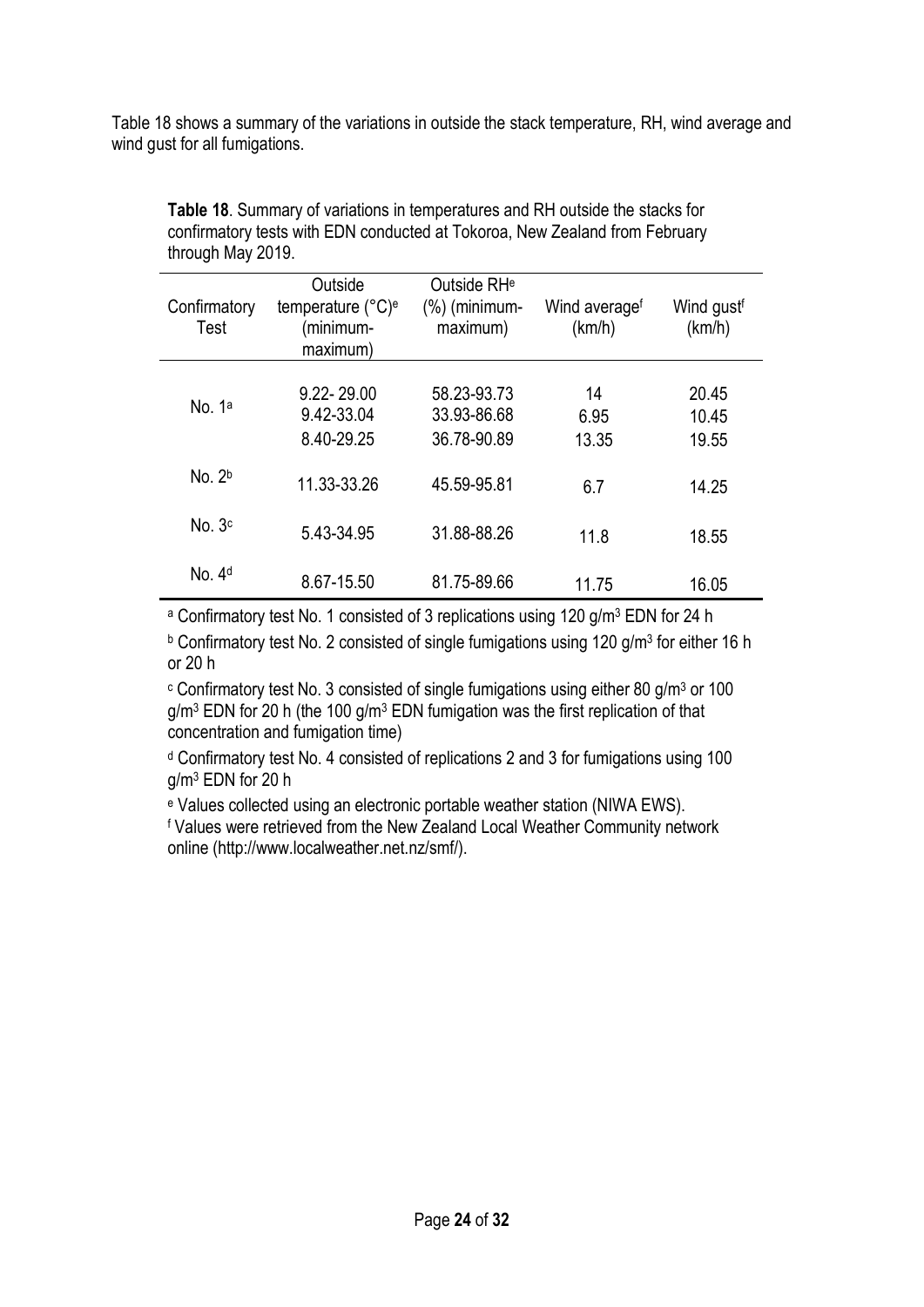| Replication and          |         | No. insects |         | Mortality (%)  |  |  |
|--------------------------|---------|-------------|---------|----------------|--|--|
| life stage               | Control | Treated     | Control | <b>Treated</b> |  |  |
| Replication No. 1        |         |             |         |                |  |  |
| Larvae                   | 1,184   | 10,834      | 1.23    | 100            |  |  |
| Pupaeb                   | 1,994   | 19,067c     | 2.10    | 100            |  |  |
| <b>Adults</b>            | 1,172   | 6,434       | 2.62    | 100            |  |  |
| <b>Total insects</b>     | 4,350   | 36,335      |         |                |  |  |
| <b>Replication No. 2</b> |         |             |         |                |  |  |
| Larvae                   | 2,546   | 13,184      | 1.09    | 100            |  |  |
| Pupaeb                   | 2,311   | 13,363c     | 4.14    | 100            |  |  |
| <b>Adults</b>            | 3,187   | 7,527       | 1.55    | 100            |  |  |
| <b>Total insects</b>     | 8,044   | 34,083      |         |                |  |  |
| Replication No. 3        |         |             |         |                |  |  |
| Larvae                   | 1,439   | 6,539       | 0       | 100            |  |  |
| Pupaeb                   | 1,798   | 16,675c     | 0       | 100            |  |  |
| <b>Adults</b>            | 4,111   | 16,596      | 0.02    | 100            |  |  |
| <b>Total insects</b>     | 7,348   | 39,810      |         |                |  |  |

Table 19. Control and treatment mortality of H. ater in three replications<sup>a</sup> of EDN fumigations using 120 g/m<sup>3</sup> EDN for 24 h.

a Replications 1, 2 and 3 were conducted on 04-05/02/19, 19- 20/02/19 and 05-06/03/19, respectively.

**b** The pupal life stage was the target for demonstrating efficacy in the confirmatory tests because laboratory studies showed to be the most EDN-tolerant life stage compared with the eggs, larvae and adults (Najar-Rodriguez et al. 2018).

c Total treated H. ater pupae with no survivors for all three replications of fumigations using 120 g/m<sup>3</sup> for 24 h is 49,105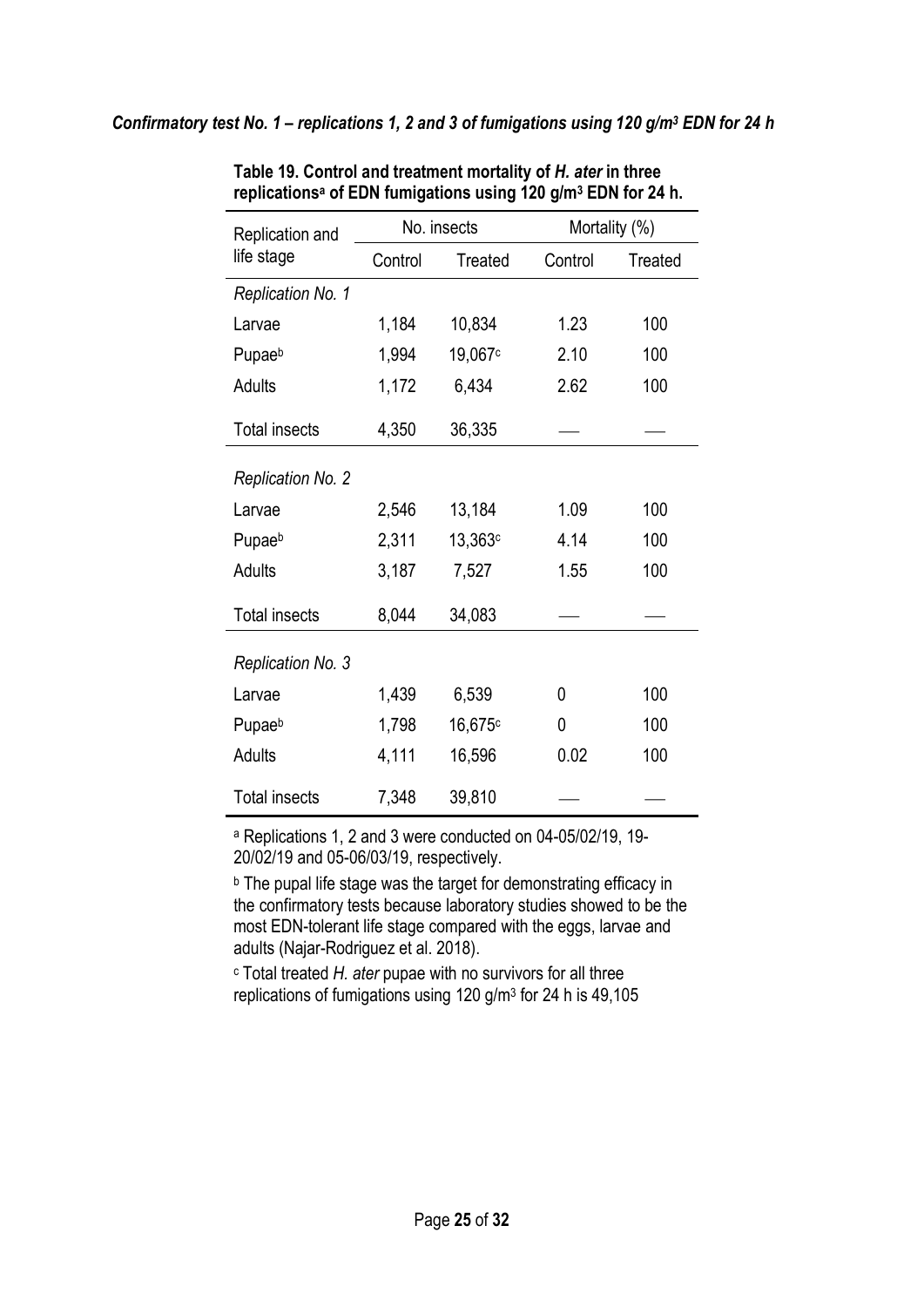| Treatment and        |                                 | No. insects | Mortality (%)        |         |  |
|----------------------|---------------------------------|-------------|----------------------|---------|--|
| life stage           | Control <sup>c</sup><br>Treated |             | Control <sup>c</sup> | Treated |  |
| 120 $g/m^3$ for 16 h |                                 |             |                      |         |  |
| Larvae               | 580                             | 2,368       | 2.50                 | 100     |  |
| Pupaeb               | 1,539                           | 6,994       | 0                    | 100     |  |
| Adults               | 2,580                           | 4,449       | 0.24                 | 100     |  |
| <b>Total insects</b> | 4,699                           | 13,811      |                      |         |  |
| 120 $g/m^3$ for 20 h |                                 |             |                      |         |  |
| Larvae               | 580                             | 2,121       | 2.50                 | 100     |  |
| Pupaeb               | 1,539                           | 6,236       | 0                    | 100     |  |
| Adults               | 2,580                           | 3,116       | 0.24                 | 100     |  |
| <b>Total insects</b> | 4,699                           | 11,473      |                      |         |  |

Table 20. Control and treatment mortality of H. ater in EDN fumigations<sup>a</sup> using 120 g/m<sup>3</sup> EDN for either 16 h or 20 h.

a Fumigations were done on 19-20/03/19.

**b** The pupal life stage was the target for demonstrating efficacy in the confirmatory tests because laboratory studies showed to be the most EDN-tolerant life stage compared with the eggs, larvae and adults (Najar-Rodriguez et al. 2018).

c One control was used for both treatments.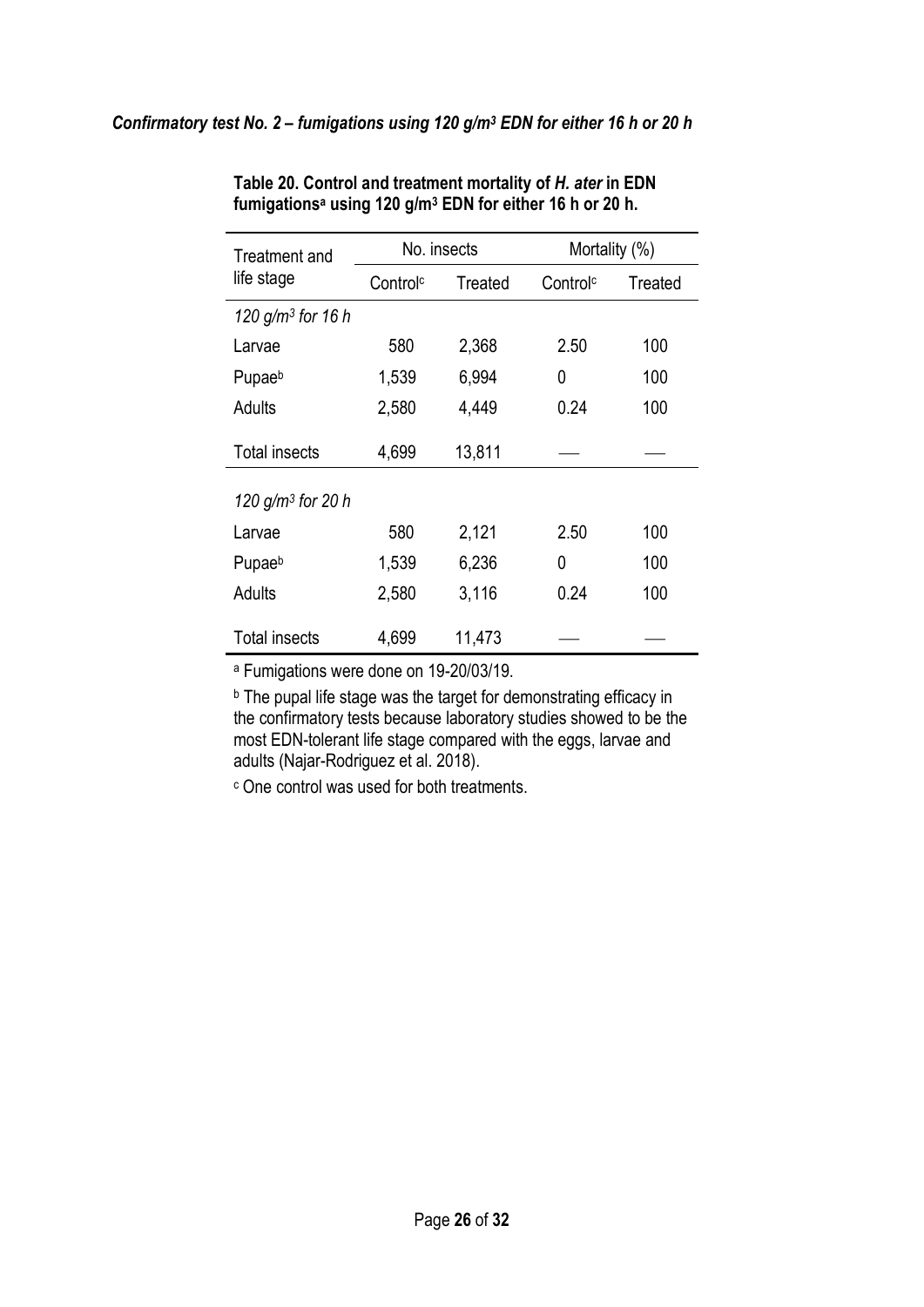| Treatment and<br>life stage | No. insects          |         | Mortality (%)        |         |
|-----------------------------|----------------------|---------|----------------------|---------|
|                             | Control <sup>c</sup> | Treated | Control <sup>c</sup> | Treated |
| $80 g/m3$ for 20 h          |                      |         |                      |         |
| Larvae                      | 703                  | 2,697   | 0                    | 100     |
| Pupaeb                      | 2,296                | 7,852   | 0.9                  | 100     |
| Adults                      | 1,686                | 2,154   | 0                    | 100     |
| <b>Total insects</b>        | 4,685                | 13,703  |                      |         |
| 100 $g/m^3$ for 20 h        |                      |         |                      |         |
| Larvae                      | 703                  | 3,140   | 0                    | 100     |
| Pupaeb                      | 2,296                | 6,921   | 0.9                  | 100     |
| Adults                      | 1,686                | 2,017   | 0                    | 100     |
| <b>Total insects</b>        | 4,685                | 12,078  |                      |         |

Table 21. Control and treatment mortality of H. ater in EDN fumigationsª using either 80 g/m<sup>3</sup> or 100 g/m<sup>3</sup> EDN for 20 h.

a Fumigations were done on 03-04/04/19.

**b** The pupal life stage was the target for demonstrating efficacy in the confirmatory tests because laboratory studies showed to be the most EDN-tolerant life stage compared with the eggs, larvae and adults (Najar-Rodriguez et al. 2018).

c One control was used for both treatments.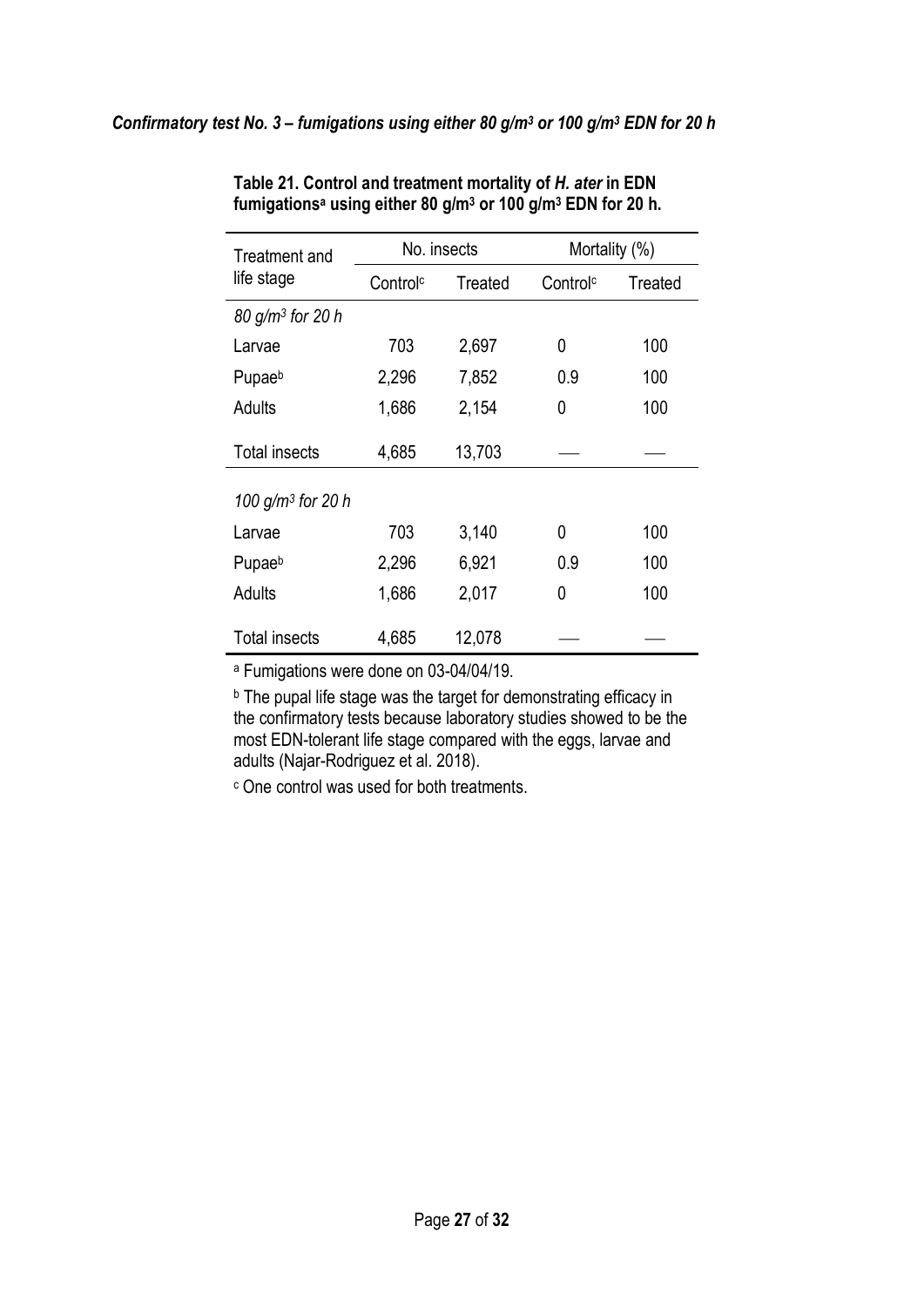| Replication and<br>life stage | No. insects |         | Mortality (%) |         |
|-------------------------------|-------------|---------|---------------|---------|
|                               | Control     | Treated | Control       | Treated |
| Replication No. 2             |             |         |               |         |
| Larvae                        | 3,639       | 9,908   | 0             | 100     |
| Pupaeb                        | 2,208       | 6,087   | 0             | 100     |
| Adults                        | 244         | 1,937   | 0             | 100     |
| <b>Total insects</b>          | 6.091       | 17,932  |               |         |
| Replication No. 3             |             |         |               |         |
| Larvae                        | 3,639       | 9,335   | 0             | 99.9    |
| Pupaeb                        | 2,208       | 6,085   | 0             | 98.0    |
| Adults                        | 244         | 1,591   | 0             | 100     |
| <b>Total insects</b>          | 6,091       | 17,011  |               |         |

Table 22. Control and treatment mortality of H. ater in two replications<sup>a</sup> of EDN fumigations using 100 g/m<sup>3</sup> EDN for 20 h.

a Fumigations were conducted on 21-22/05/19

## **Discussion**

The averaged values show that temperatures inside both the treated and control log stacks did not vary during each confirmatory test conducted at Tokoroa (Table 17). Interestingly, RH values were > 80% for control stacks and > 90% for the treated log stacks. As expected, the variations in minimum and maximum temperatures and RH outside the stack were substantial compared with the variations that were recorded from inside the stack during each confirmatory test (Table 18). The average wind speed and wind gust values were generally low across all the confirmatory tests with lows and highs from 6.7 to 14.0 km/h and 0.45 to 20.5 km/h, respectively (Table 18). Although brief local variations in wind direction occurred, the NIWA station we used showed that the wind direction was generally from the southeast.

EDN concentrations for the nine fumigations (Tables 6, 10, 14) show that variation existed between the initial concentrations measured in the treated log stack relative to the target dose. This is typical of fumigations even when gas dispersion is rapid and is assisted by the movement of the tarpaulin. Initial readings can reflect the position of the sample tubes relative to the gas entry points and sorption can be rapid contributing to the variability observed. In MB fruit treatments, which are a short as 2 h, the first 15 minutes are often excluded when assessing overall treatment concentration because of the inherent variability observed while the gas becomes homogenous (MPI 2018).

The percent sorption across all the completed log fumigations was very consistent with most treatments resulting in less than one percent of the applied concentration remaining at the end of the fumigation.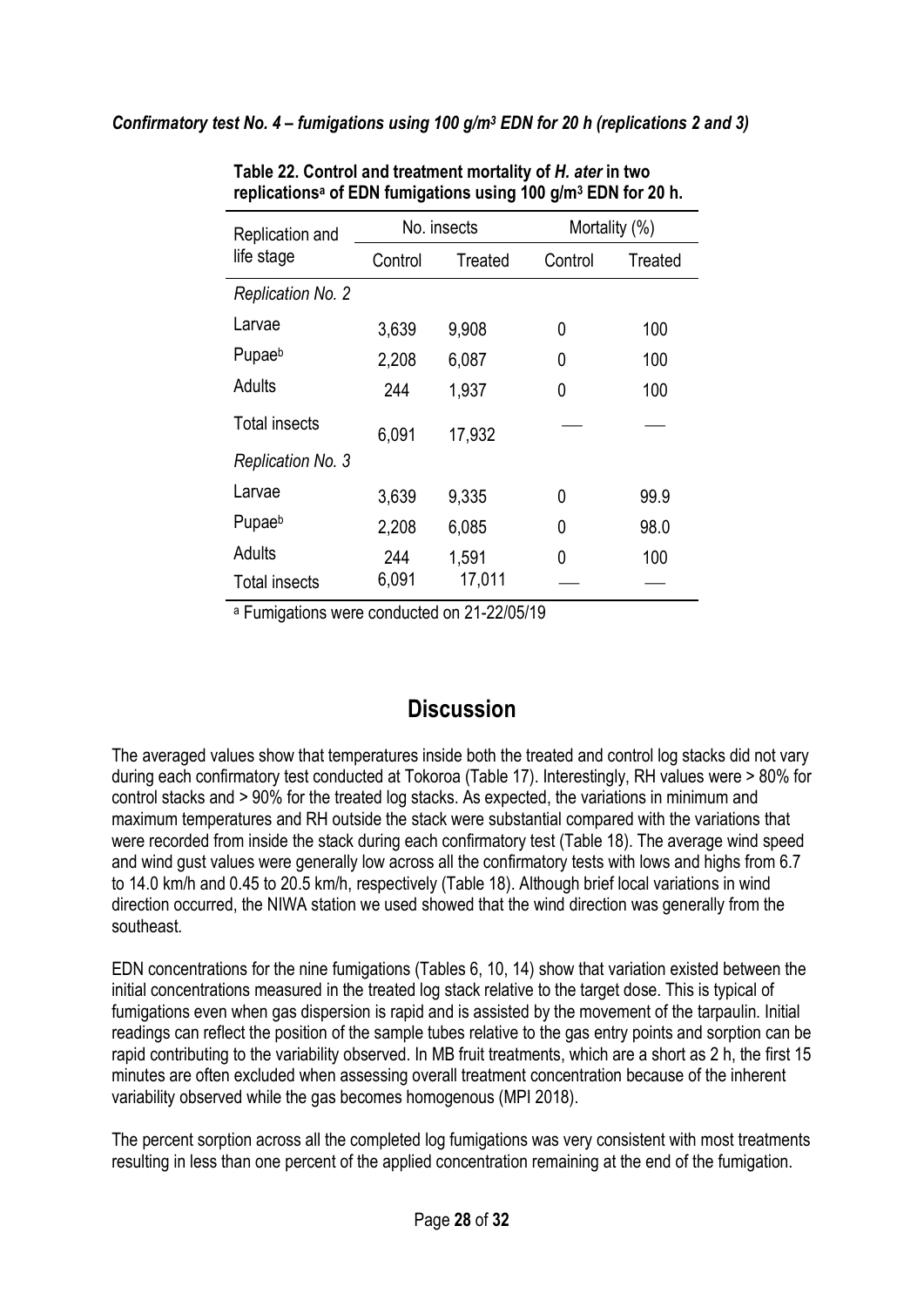All insects in the treated logs in each of the nine fumigations were killed (Tables 19 to 21) with the exception of the survival that occurred from six of the eight logs in a single culvert in replication 3 of confirmatory test No. 4 (treated separately below in Confirmatory test No. 4) (Table 22). The use of EDN at the rate of 120  $g/m<sup>3</sup>$  for 24 h could be recommended as a phytosanitary treatment for logs exported from New Zealand. This treatment has been demonstrated to be effective in replicated trials to a probit level >8.7 (i.e. no survivors in a treated population of 48,152 live insects). However, because the 120-g/m<sup>3</sup> EDN concentration for 24 h was selected based on an extrapolated level of efficacy equivalent to the upper 95% confidence intervals of the mean LD<sub>99</sub> and LD<sub>99.99</sub> efficacy values from our previous work (Najar-Rodriguez et al. 2019; manuscript in progress), this EDN concentration and/or fumigation time may be excessive. Hence, additional fumigations (Confirmatory tests 2, 3 and 4) were done to examine insect mortality at lower EDN concentrations and/or fumigation times would be equally effective. All these additional fumigations proved effective in achieving complete mortality, with the exception of replication 3 of confirmatory test No. 4.

The two fumigations, one using 120 g/m<sup>3</sup> EDN for 16 h and another using 120 g/m<sup>3</sup> for 20 h, were done to determine whether shortening the fumigation time using the same 120 g/m<sup>3</sup> concentration would adversely affect insect mortality, i.e., result in survival of H. ater pupae. The mortality assessments for the two fumigations are shown in Table 19. Neither of the two fumigations using 120 g/m<sup>3</sup> EDN for shorter fumigation times resulted in survival.

The variation in concentrations that were recorded in the treated log stacks over time in the three replications in Confirmatory test No. 1 were also found in the EDN concentrations over time in the two fumigations in Confirmatory test No. 2. Although the two initial concentrations for the calculated amounts (22 kg) of EDN (Table 2) were identical, the initial concentration for the 16-h fumigation (Table 8) was > 75% greater than the initial EDN concentration for the 20-h fumigation (Table 9). However, the final EDN concentration for the 16-h fumigation was about 32% less in the 16-h fumigation compared with the EDN concentration at the same gas sampling interval for the 20-h fumigation (Tables 8 and 9). Interestingly, the end concentrations for both the 16-h and 20-h fumigations were the same (Table 10).

Two further fumigations, one using 80 g/m<sup>3</sup> EDN for 20 h and another using 100 g/m<sup>3</sup> for 20 h were conducted to determine if both the concentration of EDN used to treat the log stacks and the fumigation time could be reduced without resulting in survival of H. ater pupae. Neither the 80-g/m<sup>3</sup> fumigation for 20 h nor the 100-g/m<sup>3</sup> EDN for 20 h resulted in H. ater survival (Table 21). Although the data indicate that it may be possible to provide quarantine security for export logs with EDN fumigation at concentrations as low as 80  $g/m^3$  and fumigation times as short as 16 h, both the 80- $g/m^3$  EDN fumigation for 20 h must be replicated two more times to verify our results.

### Confirmatory test No.  $4$  – replications 2 and 3 for fumigations using 100 g/m<sup>3</sup> EDN for 20 h

All of the insects in replications 1 and 2 for fumigations using 100 g/m3 for 20 h were killed. In the third replicate survivors from six out of eight infested logs in a single culvert were reported (Table 22, Diag. 1).

The mortality data for the middle culvert (Diag. 1) in the replication 3 log stack that included survivors (Table 22) were removed from the confirmatory test results for that log stack and are treated separately here. The middle culvert contained eight infested logs of which six infested logs produced survivors. Of the six infested logs that produced survivors, two logs produced one larval survivor each, and all six logs produced the 103 pupal survivors. The remaining two infested logs in the middle culvert had no survivors. The mortality rates for the H. ater larvae and pupae was 99.9% and 98.0%, respectively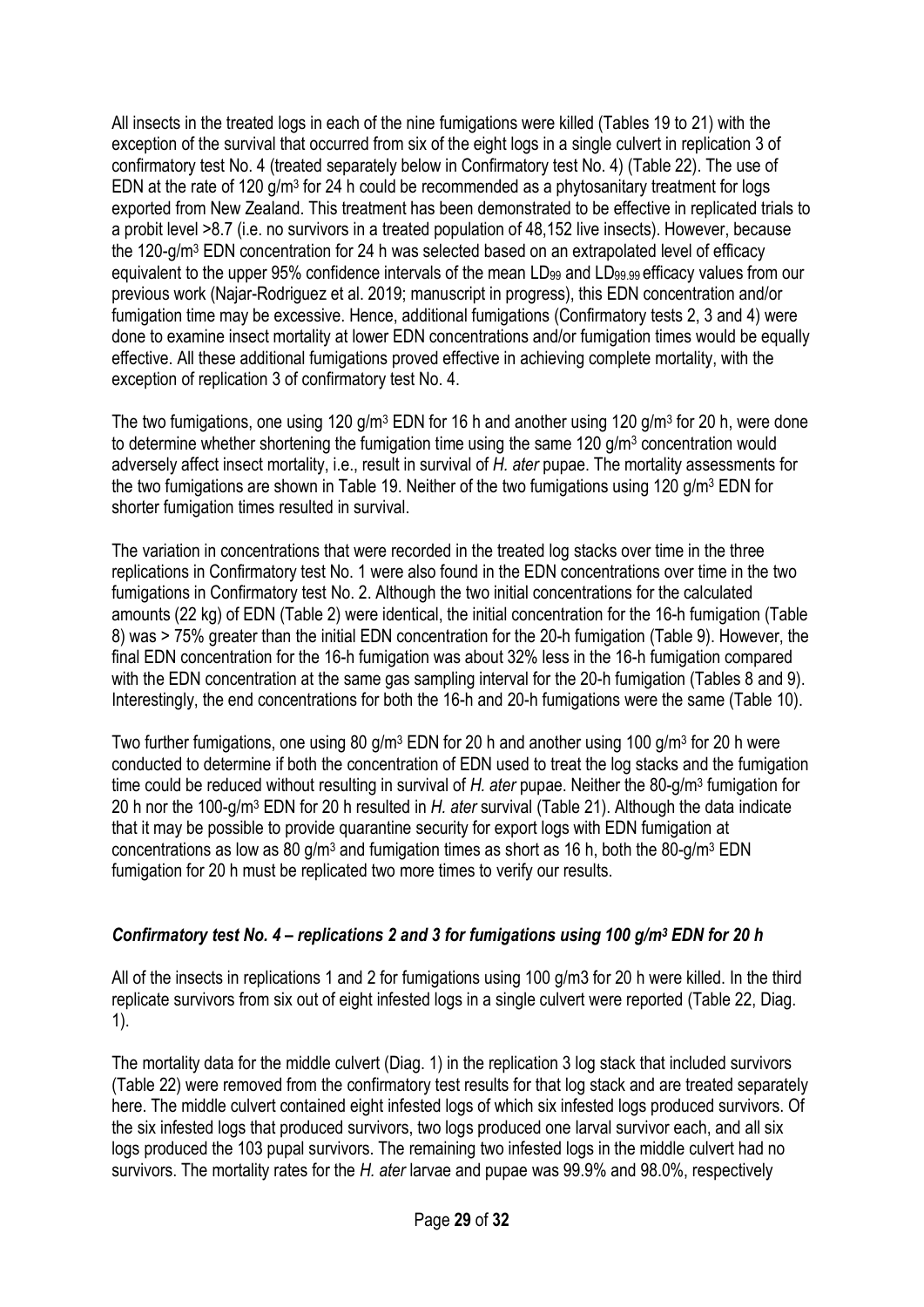(Table 22) for a range of mortality between 98-100%. We believe the survival resulted from the low EDN concentrations in that culvert (average of 15.0 g/m<sup>3</sup>) during the first 8 h of fumigation (Table 15) that did not reflect the true EDN concentration under the tarpaulin compared to the other two culverts (average EDN concentrations of 82.9 and 86.6 g/m<sup>3</sup> , respectively) (Table 15). Despite the low EDN concentrations in the middle culvert when compared with the two other culverts in the replication 3 treated log stack during the first 8 h of the fumigation (Table 15), still a 98-100% mortality range was achieved (Table 22). The high mortality caused by such low EDN concentrations (Table 22) indicate that EDN concentrations lower than the 120, 100 or 80  $g/m<sup>3</sup>$  that were applied in our confirmatory tests (and achieved 100% mortality) could potentially be used for the phytosanitary treatment of logs stacks before export and maintain quarantine security against the target forest insects.

The log stack used in replication 3 was rebuilt before the fumigation because the dimensions of the original log stack were incorrect. As the log stack was rebuilt by the loader driver, the middle culvert was inadvertently placed into a position where it was surrounded by logs of nearly similar diameter that was consistent along the length of each log, thereby placing the culvert within a "tube" formed by the logs that surrounded it. When the stack was covered with the tarpaulin and the water snakes were laid, concerns arose over the tightness of the tarpaulin and the potential for tears to occur in the tarpaulin caused by the log ends at the top of the stack. Although tears did not occur, it later became apparent that the tarpaulin was fitted so tightly against the sides of the log stack that the tarpaulin was pressed against the ends of the logs surrounding the middle culvert (Diag. 1) to form a barrier that limited the diffusion of EDN into the culvert.

The occurrence of a barrier that limited EDN diffusion into the middle culvert (Diag. 1) in the replication 3 fumigation with 100 g/m<sup>3</sup> EDN was an operational error that occurred during the rebuilding of the stack. This operational error was an anomaly that did not occur in any of the other log stacks used in our confirmatory test fumigations and, because culverts with infested logs are not used in commercial situation, this anomaly would not occur in commercial fumigations of log stacks. Moreover, all other culverts in all of the treated log stacks over the four confirmatory tests exhibited similar increases and declines of EDN regardless of treatment duration (Tables 6, 8, 9, 11, 12 and 14), i.e., normal patterns of EDN dispersion and equilibration throughout the treated log stacks.

For the reasons given here, we removed the middle culvert (both the survival and mortality data for the infested logs in that culvert) from replication 3 of confirmatory test No. 4, and consider replication 3 to be successful based on the two remaining culverts. Therefore, the data from the middle culvert do not affect our conclusions or recommendations below.

# Conclusions and Recommendations

The results of the confirmatory tests reported here demonstrate the efficacy of EDN as a potential phytosanitary fumigant for logs exported from New Zealand. In all confirmatory tests, every EDN concentration and fumigation time that was tested controlled H. ater larvae, pupae and adults (the pupae being the most EDN-tolerant life stage).

The results of monitoring the EDN concentrations under the tarpaulin in the treated log stacks followed a relatively rapid decrease when the EDN concentrations over time were compared among the fumigations. The percent sorption across all the completed log fumigations was very consistent with most treatments resulting in less than one percent of the applied concentration remaining at the end of the fumigation. AERMOD modelling prepared by Sullivan Environmental for Draslovka was developed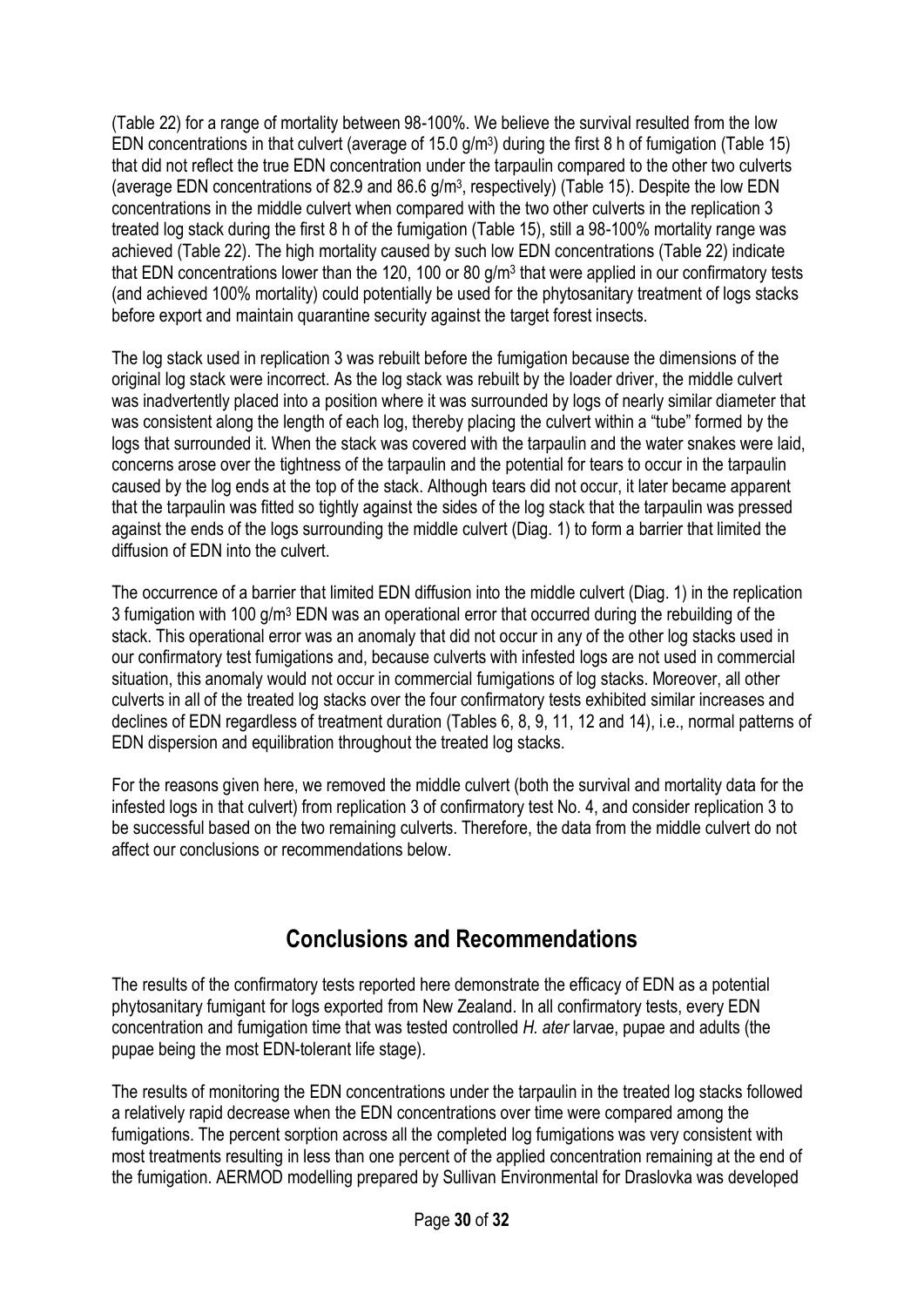based on the field end-point concentration data (Hall et al. 2016) and supported a 20-m buffer zone. The very low-end point concentration reported first in the field study (Hall et al. 2016) and now confirmed in the tests reported here clearly shows that EDN can be safely vented into the atmosphere without a scrubbing system.

The results of the three replications of fumigations using 100-g/m<sup>3</sup> fumigations for 20 h indicate that this concentration and fumigation time would be an appropriate phytosanitary fumigation schedule for export logs, whereas the 120-g/m<sup>3</sup> EDN concentration for 24 h, although equally efficacious, would be excessive (IPPC 2019). The proposal for EDN approval in New Zealand is 150 g/m<sup>3</sup> for 24 h. However, based on the efficacy results from the our confirmatory tests, 100% mortality of H. ater pupae could be achieved using 100 g/m<sup>3</sup> for 20 h, which is 34% lower than the current proposed concentration. A lower initial concentration means a reduced EDN concentration released into the environment during venting.

## **REFERENCES**

- Armstrong, J. W., Brash, D. W., and Waddell, B. C. 2014. Comprehensive literature review of fumigants and disinfestation strategies, methods and techniques pertinent to potential use as quarantine treatments for New Zealand export logs. A report prepared for: Scion. Plant Food Research Contract No. 29714. Milestone No. 1.3.1. Job code: P/332016/01. SPTS No. 10678.
- Baker, A. C. 1939. The basis for treatment of products where fruit flies are involved as a condition for entry into the United States. Circ. No. 551, U.S. Department of Agriculture, Washington, DC, USA.
- Brierley, S. E., Adlam, A. R., and Hall, M. K. D. 2018. Quantification of ethanedinitrile in air using a new and accurate gas chromatography method. Technical note, Methods and Protoc., 2(1). 10 pp. (www.mdpi.com/journal/mps).
- Clare, G. K., and George, E. 2016. Life cycle of Hylurgus ligniperda (Coleoptera: Scolytidae) produced in a mass-rearing system using a novel layered-phloem sandwich for collecting eggs. New Zealand Plant Port. 69: 143–152.
- Hall, M., Adlam, A.R., Najar-Rodriguez, A.J., Zeng, F., and Hall, A.J. 2016. Fumigation monitoring Fumigas EDN™ commercial log trial to determine ethanedinitrile emissions. Plant & Food Research, Auckland SPTS no. 13576.
- IPPC. 2019. IPPC 2014-004 Draft ISPM Requirements for the use of fumigation as a phytosanitary measure https://www.ippc.int/en/publications/86146/ [accessed 09 May 2019]
- MPI. 2018. Phytosanitary official assurance programme for the export of apples to Japan. Ministry for Primary Industries, Wellington, New Zealand. 29 pp.
- MPI. 2019a. New Zealand Ministry for Primary Industries Forestry importing countries phytosanitary requirements. www.mpi.govt.nz/law-and-policy/requirements/icpr-importingcountries-phytosanitary-requirements/forestry-icprs/ [accessed 24 March 2019]
- MPI. 2019b. New Zealand Ministry for Primary Industries Exporting wood products. www.mpi.govt.nz/exporting/forest-products/wood-and-wood-products/methyl-bromide-2020 deadline/ [accessed 24 March 2019]
- Najar-Rodriguez, A. J., Hall, M. K. D., Adlam, A. R., Hall, A. J., Burgess, S., Somerfield, K. G., Page, B. B. C., and Brash, D. W. 2015. Developing new fumigation schedules for the phytosanitary treatment of New Zealand export logs: comparative toxicity of two fumigants to the burnt pine longhorn beetle, Arhopalus ferus. New Zealand Plant Port. 68: 19-25.